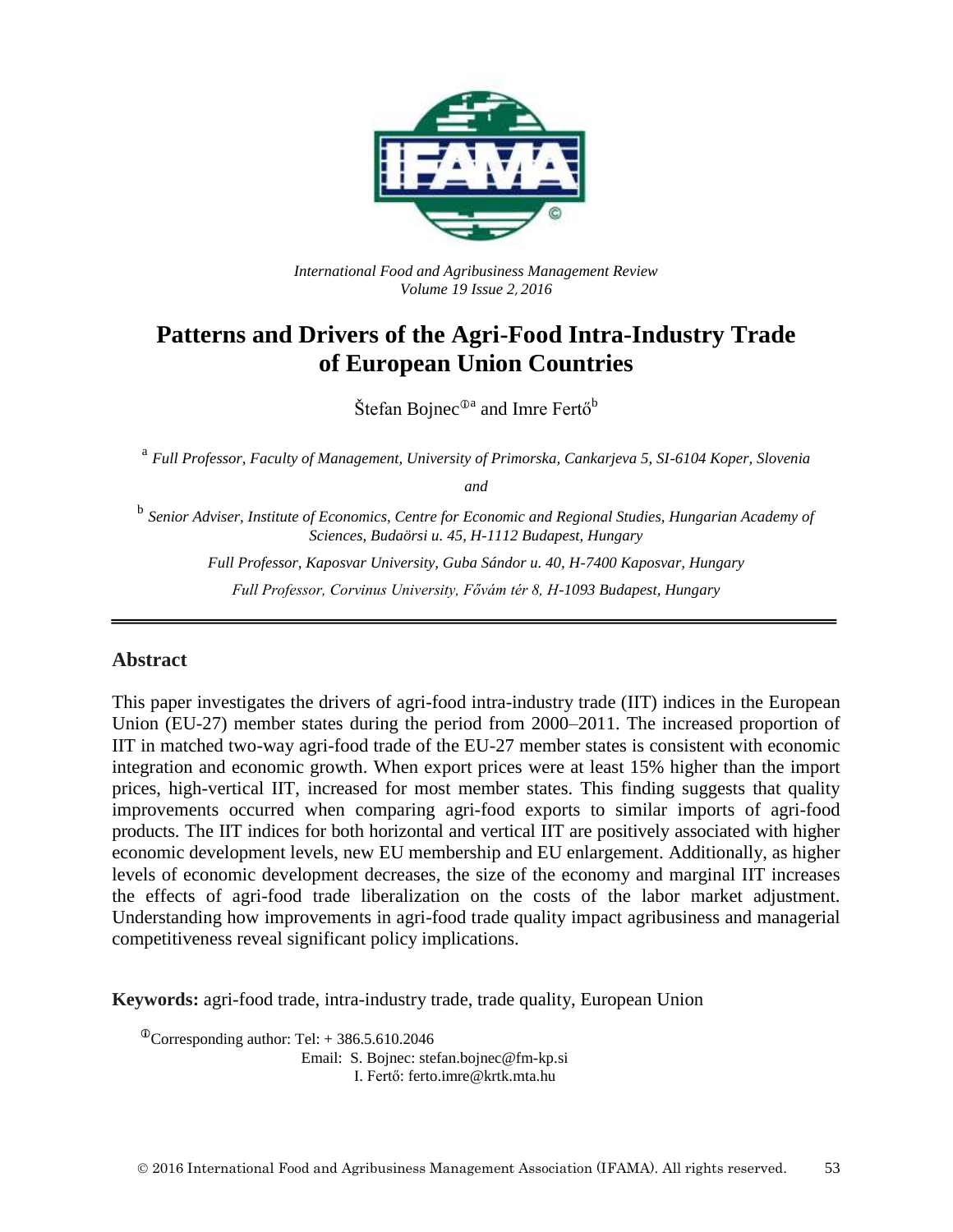### **Introduction**

 $\overline{a}$ 

This paper investigates drivers of agri-food intra-industry trade (IIT) and marginal IIT (MIIT) to assess the potential determinants of product quality differentiation and the effects of agri-food trade liberalization on agricultural labor factor market adjustment costs. The economic dimension of agri-food trade is an issue relevant to both research and policy issues with agribusiness and managerial implications.

International food supply chains face several trade and competitiveness challenges (Folkerts and Koehorst 1997; Neves et al. 2013). One of them concerns quality and similarity, which is important on the supply-side for exploiting economies of scale to increase export competitiveness, and on the demand-side for differentiating products to satisfy different consumer quality preferences. The need to better understand the increasing role of agri-food product quality differentiation and agri-food trade segmentation based on product quality, along with its determinants and labor factor market adjustment costs, motivated this research.

Different measures of international trade, comparative advantage and competitiveness have been developed in the literature (UNCTAD/WTO 2012; Bojnec and Fertő 2012; Carraresi and Banterle 2015). From the body of international trade literature, this paper employs the theory and empirical bases of IIT and MIIT. IIT has become a widespread phenomenon and plays an increasing role in international trade (Fontagné et al. 2006; Brülhart 2009). The formation of stronger economic ties between European countries due to the creation and expansion of the European Union (EU) has contributed to an increase in IIT among EU member states. The previous two decades of transition and adjustment to EU membership in Central and Eastern European (CEE) countries have also reoriented trade from within former communist bloc states to EU member states, while the share of IIT with the EU has also increased.

There is evidence of a growing role for IIT in manufacturing industries in EU member states (e.g. Jensen and Lüthje 2009). However, a significant proportion of the preexisting research has focused on examining trade in industrial products, while agri-food products are usually neglected in empirical studies (Bojnec 2001a, 2001b; Bojnec and Fertő 2008). In addition, studies suggest that the role of IIT has increased in agri-food trade in EU member states (Fertő 2005; 2015; Leitão and Faustino 2008; Jámbor 2014).

In contrast to recent research which has focused on examining intra-EU IIT (Fertő 2015; Fertő and Jámbor 2015; Jámbor 2014), the aim of this paper is to analyze the agri-food IIT of EU-27 member states on global markets.<sup>1</sup> Creating a simple description of IIT and MIIT patterns is the subject of interest for two main reasons: it can be employed as an indicator of the similarity of the agri-food sectors of different EU-27 member states, and also as a proxy for the intensity of factor-market adjustment pressures that are associated with the expansion of trade during the

<sup>&</sup>lt;sup>1</sup> The EU-27 member states include the old EU-15 (OMS-15) member states (Austria, Belgium, Denmark, Finland, France, Germany, Greece, Italy, Ireland, Luxembourg, the Netherlands, Portugal, Spain, Sweden and the United Kingdom) and the new EU-12 member states (NMS-12). The NMS-12 group was created through two enlargements: 1st May 2004 (NMS-10: Cyprus, Czech Republic, Estonia, Hungary, Latvia, Lithuania, Malta, Poland, Slovakia and Slovenia) and 1st January 2007 (NMS-2: Bulgaria and Romania).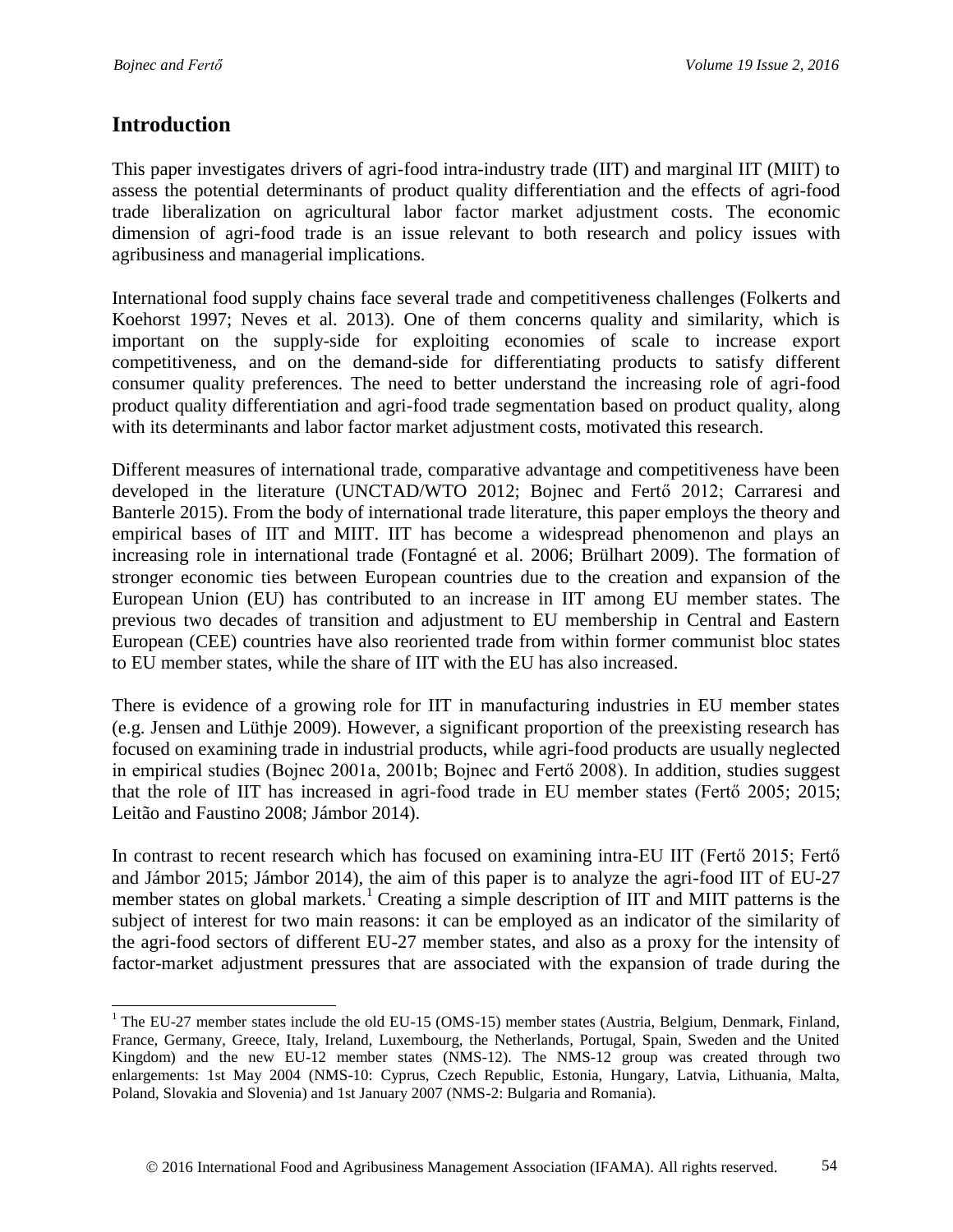enlargement period. Accordingly, the paper focuses on examining comparisons of IIT and MIIT indices between the EU-27 member states over time. Agri-food product differentiation in matched two-way trade is investigated through a separation of IIT into horizontal IIT (HIIT) and vertical IIT (VIIT). An MIIT index is applied to investigate how this factor is linked with labor factor market adjustment costs. Finally, drivers of agri-food IIT and the intensity of labor factor market adjustment costs are investigated using an econometric regression framework.

The remainder of this paper is structured as follows: the following section provides a literature review of theory and empirical studies which have applied models of drivers of IIT and examined the causal relationships between MIIT and labor factor market adjustment costs. The methods and data used in the research are then described, followed by a presentation and discussion of the results. The final section contains concluding remarks.

### **Literature Review**

New trade theory offers several models for explaining IIT based on different assumptions about product differentiation. In the case of horizontal product differentiation, the usual conclusions relate to the role of factor endowments and scale economies that stem from the framework of monopolistic competition. This framework, summarized in Helpman and Krugman (1985), and often referred to as the Chamberlin-Heckscher-Ohlin (C-H-O) model, allows for inter-industry specialization in homogeneous goods and IIT in horizontally differentiated goods. This model suggests that a negative relationship exists between the differences in relative factor endowment. Alternatively, the vertical IIT models developed by Falvey (1981), Falvey and Kierzkowski (1987) and Flam and Helpman (1987) predict a positive relationship between IIT and differences in relative factor endowment.

Although the importance of IIT was already well documented for agri-food sectors by the late nineties (Fertő, 2005), research from the last decade about European agri-food IIT remains limited. Fertő (2007) investigated Hungarian IIT agri-food patterns in EU-15 member states and confirmed the existence of different drivers of HIIT and VIIT. HIIT was negatively associated with differences in gross domestic product (GDP) per capita, average GDP, distance and distribution of income, while income and distance were positively related to VIIT. Leitão and Faustino (2008) investigated the determinants of IIT in the Portuguese food processing sector and found that IIT was positively influenced by GDP per capita differences and energy consumption, and negatively associated to physical factor endowments, relative size effects and geographical distance. Jámbor (2014) analyzed the determinants of HIIT and VIIT in agri-food trade between New Member States (NMS) and the EU-27 member states, finding that agri-food trade is mainly of a vertical nature in the NMS, although the majority of NMS export low quality agri-food products to EU-27 markets. Factor endowments are negatively related to HIIT for agrifood products, but positively to VIIT. Economic size is positively and significantly associated to both types of IIT, while distance and IIT are found to be negatively associated in both cases. Results also suggest that HIIT and VIIT are greater if a NMS exports agri-food products to another NMS, and that EU accession has had positive and significant impacts on both HIIT and VIIT, indicating that economic integration fosters IIT. Fertő and Jámbor (2015) investigated the drivers of VIIT in Hungarian agri-food trade with the EU member states. Their findings suggest that factor endowments are negatively, and economic size positively and significantly, associated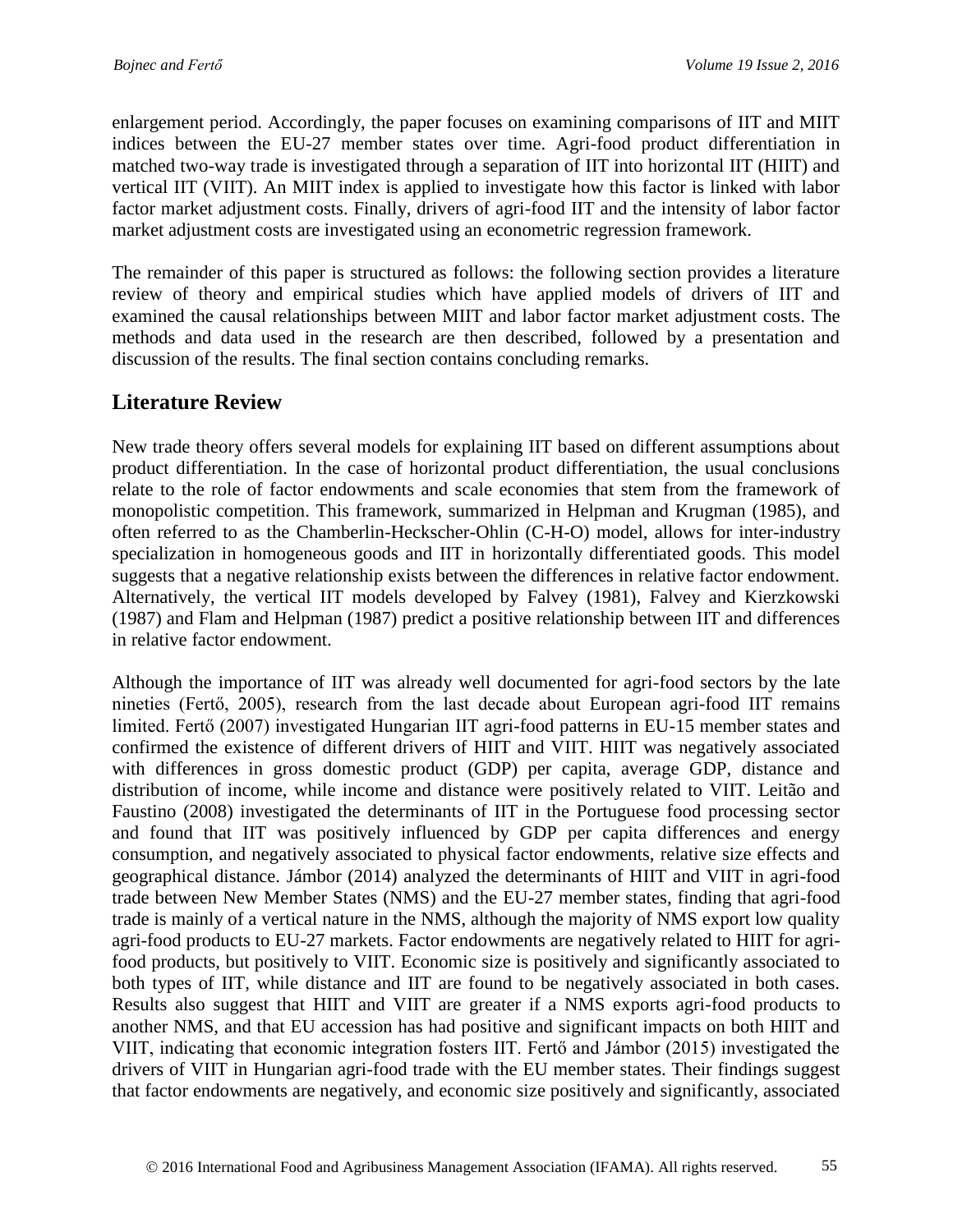to VIIT. Distance and VIIT were found to be negatively associated, as is commonly confirmed from use of the standard gravity model. Also discovered was the fact that VIIT is greater if an NMS exports agri-food produce to another NMS, while EU accession has ambiguously influenced the share of VIIT. Fertő (2015) analyzed the patterns and drivers of HIIT within the EU employing a new empirical strategy developed by Cieślik (2005) to test the predictions of Helpman and Krugman's (1985) model, concluding that a low level of HIIT occurs within the enlarged EU for agri-food products during the period of analysis. Empirical evidence suggests that standard IIT theory is at least partially supported by the data when the sum of capital–labor ratios in the estimating equations is controlled for, instead of relative country-size variables. In conclusion, the literature highlights an increase in the role played by IIT in agri-food trade in the EU. In addition, and in line with recent empirical evidence, studies confirm that HIIT and VIIT are influenced by different factors.

Another strand of literature focuses on the dynamics of IIT. The proposition that IIT is affected by lower factor market adjustment costs than inter-industry trade has become known as the "smooth adjustment hypothesis" (SAH). The SAH, originally proposed by Balassa (1966) and further developed in the influential monographs on IIT by Grubel and Lloyd (1975) and Greenaway and Milner (1986), has become widely used. Discussion of the effects of trade liberalization on labor markets motivated a number of studies that followed the development of MIIT indices (Brülhart 2002). Direct empirical support for the SAH in a European context is not extensive and focuses almost exclusively on manufacturing-intensive Western European countries. Fertő (2008, 2009) examined the structure of Hungary's food trade expansion over the period 1995-2003 and its implications for labor-market adjustment, finding some support for the SAH.

## **Intra-Industry Trade Indices**

The basis for the various measures of IIT that are used in the present study is the Grubel–Lloyd (GL) index (Grubel and Lloyd 1975), which is formally expressed as follows:

(1) 
$$
GL_i = 1 - \frac{|X_i - M_i|}{(X_i + M_i)}
$$

where Xi and Mi are the values of exports and imports of product category i in a particular country. The GL index varies between 0 (complete inter-industry trade) and 1 (complete IIT) and can be aggregated to country and industry level as follows:

(2) 
$$
GL = \sum_{i=1}^{n} GL_i w_i \text{ where } w_i = \frac{(X_i + M_i)}{\sum_{i=1}^{n} (X_i + M_i)}
$$

where wi denotes the share of industry i in total trade of a country for a particular product group.

Literature offers several options for disentangling HIIT and VIIT. For example, Greenaway et al. (1995) developed the following approach: a product is horizontally differentiated if the unit value of export compared to the unit value of import is within 15%, otherwise the existence of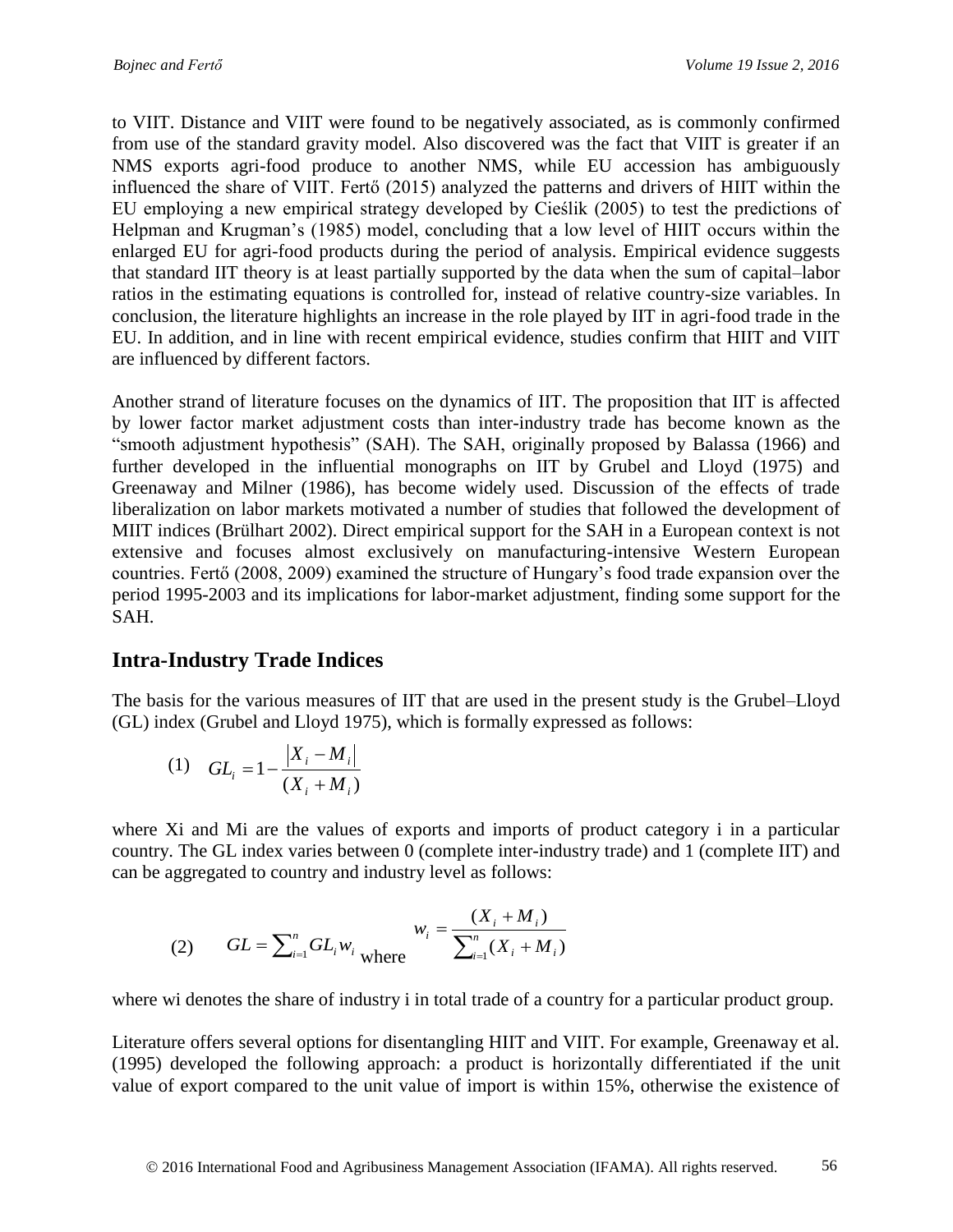vertically differentiated products is indicated. Formally, this is expressed for the bilateral trade of horizontally differentiated products as follows:

$$
(3) \quad 1 - \alpha \le \frac{UV_i^X}{UV_i^M} \le 1 + \alpha
$$

where UV refers to unit values and X and M to exports and imports for goods i and  $\alpha$ =0.15. The choice of a 15% range is rather arbitrary; Greenaway et al. (GHM) (1994) have proposed widening the spread to 25%. Interestingly, studies which have investigated the potential impact of various unit value-weighing procedures (Liao 2011) and result thresholds confirm that results derived by selecting from the 15% range do not change significantly when the spread is widened to 25% (Jensen and Lüthje 2009). Based on the above-described logic, the GHM index may be formally written as follows:

(4) 
$$
GHM_{k}^{p} = \frac{\sum_{j} \left[ \left( X_{j,k}^{p} + M_{j,k}^{p} \right) - \left| X_{j,k}^{p} - M_{j,k}^{p} \right| \right]}{\sum_{j} \left( X_{j,k} + M_{j,k} \right)}
$$

where X and M denote exports and imports, respectively, while p distinguishes HIIT from VIIT, j stands for the number of product groups and k for the number of trading partners  $(i, k = 1, ... n)$ . Blanes and Martin (2000) emphasize the distinction between high and low VIIT and define a low VIIT as one which occurs when a relative unit value of a good is below 0.85, while a unit value above 1.15 indicates high VIIT.

(3)  $1-a \le \frac{1}{UV} + 21+a$ <br>
2017 CHE UN refers to unit values small X and M to exports and imports for goods i and  $\alpha-0.15$ . The<br>
EUV refers to unit values small Three incompany of and (IGHM) (1994) have proposees<br>
noing the Another strand of IIT literature focuses on the relationships between IIT and the adjustment costs associated with changes in trade patterns. The effects of trade liberalization depend, *inter alia*, on whether trade is inter-industry or IIT. Whereas the former is associated with the reallocation of resources between industries, the latter suggests reallocation *within* industries. The belief that IIT leads to lower costs for factor market adjustment, particularly for labor, gives rise to the SAH. However, adjustment costs reflect dynamic phenomena, suggesting that use of the static GL index is in this case not appropriate. During the last few decades several MIIT indices have been developed, but the measure used in most recent empirical studies remains that proposed by Brülhart (1994), which is a transposition of the GL index to trade changes:

(5) MITi = 
$$
1 - \frac{|\Delta X_i - \Delta M_i|}{|\Delta X_i| + |\Delta M_i|}
$$

where Xi and Mi have the same meaning as in the GL index, and  $\Delta$  indicates the change in trade flows between two years (or two periods). The MIIT index varies between 0 and 1: extreme values correspond to changes in trade flows that are specifically inter-industry (0) or intraindustry (1). The MIIT index is defined in all cases and can be aggregated over a number of product groups using appropriate weights.

#### **Regression Models**

To complement descriptive statistics about IIT indices, a regression analysis is applied to quantify the impact of country-specific factors and policy variables on the IIT indices in EU-27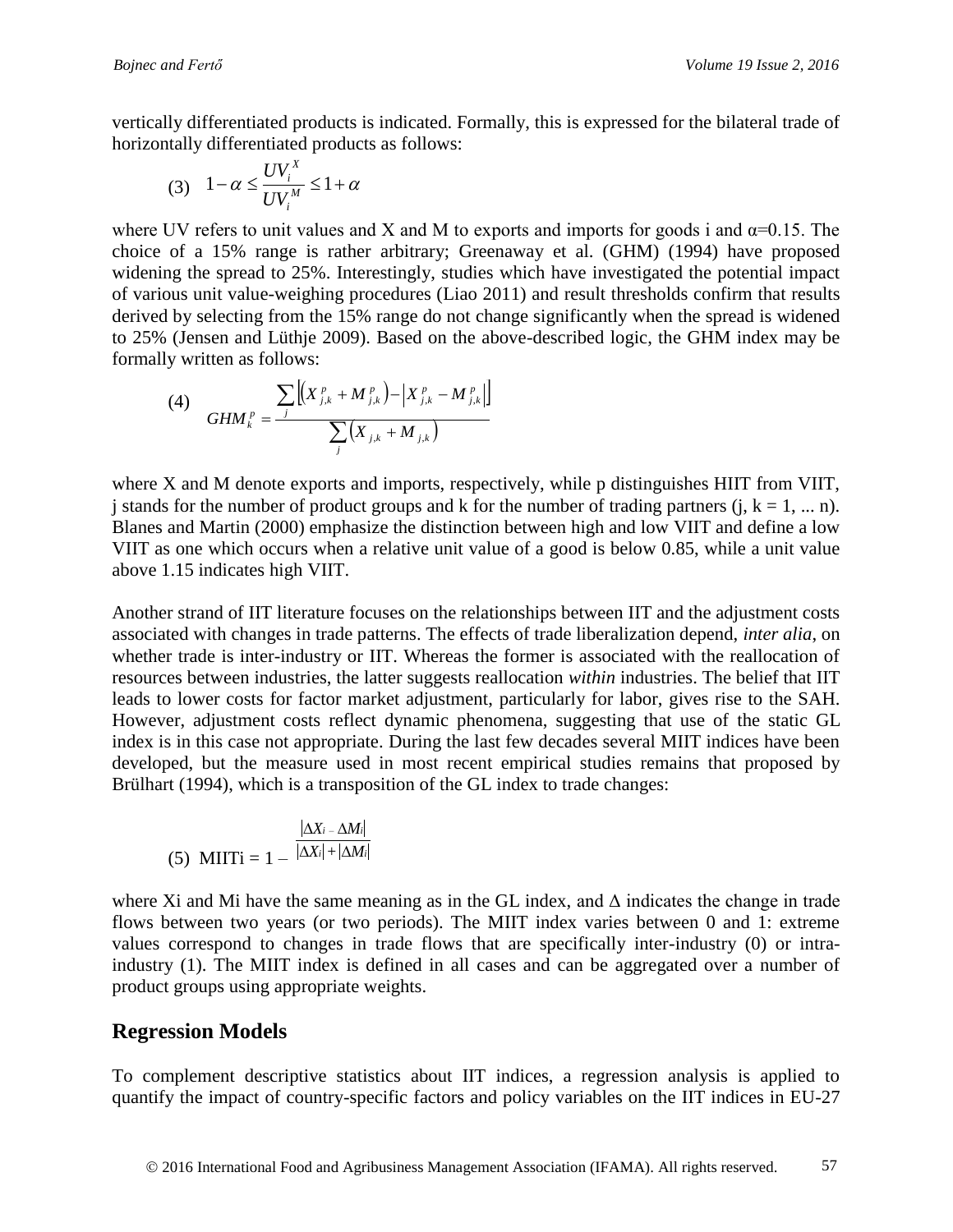member states' agri-food trade. Following Fertő and Jámbor (2015), the following model for each type of IIT indices' driver is estimated:

(6a)  $HIT_{ii}=\alpha_0+\alpha_1lnGDP/capita_{it}+\alpha_2lnGDP_{it}+\alpha_3lnGini_{it}+\alpha_4NMS_{it}+\alpha_5EU_{it}+\epsilon_{iit}$ 

(6b) VIIT $_{ii}=\alpha_0+\alpha_1\ln GDP/c$ apita<sub>it</sub> $+\alpha_2\ln GDP_{it}+\alpha_3\ln Gini_{it}+\alpha_4NMS_{it}+\alpha_5EU_{it}+\epsilon_{ijt}$ 

where HIIT and VIIT indicate horizontal and vertical IIT, respectively. lnGDP/capita and lnGDP are the natural logarithms of GDP per capita and the size of GDP, lnGini is the natural logarithm of the Gini index, NMS is a dummy variable equal to 1 for the NMS and zero otherwise, and EU is a dummy for the EU accession years (and zero otherwise), subscript i denotes the country, j the product, and t time. According to IIT theory we expect GDP/capita to positively impact HIIT and negatively influence VIIT, and anticipate the existence of a positive association between HIIT/VIIT and other variables.

In addition, a test of the SAH is conducted to identify the importance of MITT on labor market adjustment costs. Trade theory does not provide a fully specified model of labor market adjustments or strong prior indications about which control variables should be included in model testing of the validity of the SAH. However, former theoretical and empirical research provides a useful guide (Fertő, 2009). The absolute value of agricultural employment changes (|∆Empl|) is used as a proxy for labor factor adjustment costs. According to the SAH, the relationship between the absolute value of total employment changes and the MIIT index should be negative. In addition, we employ several country-specific variables, including GDP per capita, size of GDP and a dummy for the NMS. We focus on the changes that occurred between 2000 and 2011, and estimate the following regression model:

(7)  $|\Delta Empl|_{ii}=\alpha_0+\alpha_1lnGDP/capi t a_{it}+\alpha_2lnGDP_{it}+\alpha_3 MIT_{it}+\alpha_4NMS_{it}+\epsilon_{iit}$ 

Regression models (6a), (6b) and (7) are estimated using random effect panel models with heteroscedastic robust standard errors.

## **Data**

Different data sources have been employed in empirical analyses of IIT and MIIT indices. In addition to national trade data sources, the most popular international trade databases for the EU-27 member states are Eurostat (2015), FAOSTAT (2015), OECD (2015) and UNSD (2015). As most of these databases can be freely accessed, their use largely depends on the aim and objectives of the analysis.

The empirical analysis of the IIT and MIIT indices for the EU-27 member states was conducted using detailed trade data at the six-digit World Customs Organization's Harmonized System (HS-6) level for the years 2000-2011. Results are compared according to the four-digit International Standard Industrial Classification of all Economic Activities (ISIC-4) agri-food product groups, which as agri-food products includes eighteen 4-digit ISIC codes (Table A1 in Appendix).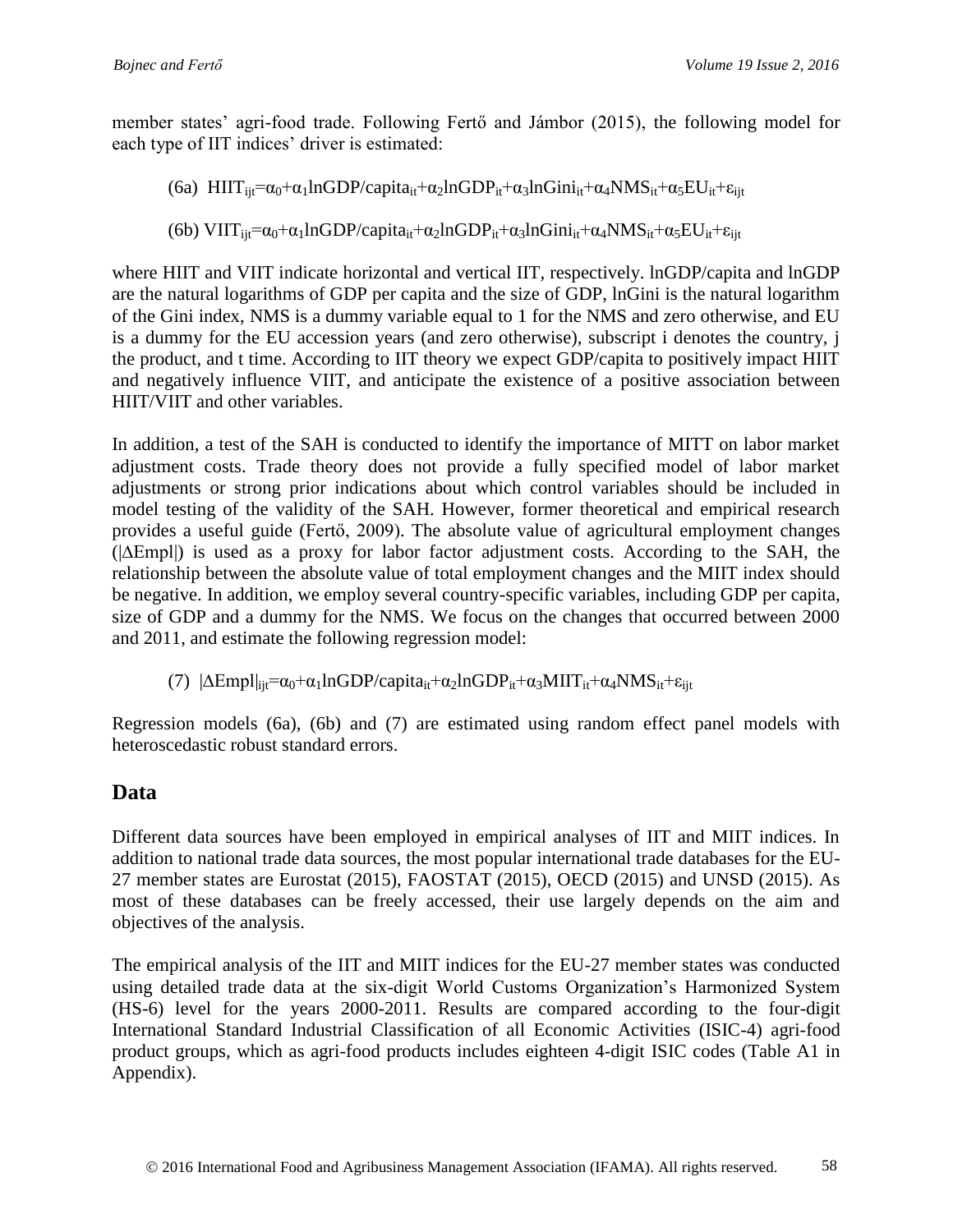Trade data is sourced from the UN Comtrade database (UNSD, 2015) using **World Integrated Trade Solution** (WITS) software. UN Comtrade was preferred to the Eurostat Comext database because of the availability of WITS software, and the fact that the issue of interest is the total value of agri-food trade in the EU-27 member states which in UN Comtrade database is reported in US dollars (the Eurostat Comext database denominates values in euros).

Data for the explanatory variables in the regression equations (6) and (7) for testing the drivers of IIT and the SAH hypothesis are based on the following data sources: GDP per capita, GDP and agricultural employment data were obtained from the World Bank (2014) database, while Gini indices were obtained from UNU-WIDER (2014) database.

### **Results**

software.

#### *Structure and Evolution of the Development of IIT Indices by EU-27 Member State*

Figure 1 clearly illustrates that the share of IIT in EU-27 agri-food trade has increased. This increase is consistent with the effects of the 2004 and 2007 EU enlargements and with the evolution in economic growth patterns (not including the economic recession and slowdown in the years 2008-2009).

Two-way matched IIT is divided up into HIIT, high VIIT and low VIIT. HIIT is the most important component of IIT structure, followed by high VIIT. This indicates that the EU-27 countries to a greater extent exported agri-food products of either a similar or higher quality than imports (the proportion of low VIIT accounts for a smaller percentage of IIT).



**Figure 1.** Development of intra-industry trade (IIT) in the EU-27 member states from 2000–2011.

**Note.** HIIT: Horizontal IIT, HVIIT: High Vertical IIT, and LVIIT: Low Vertical IIT. **Source.** Authors' calculations based on Comtrade database using WITS (World Trade Integration Solution)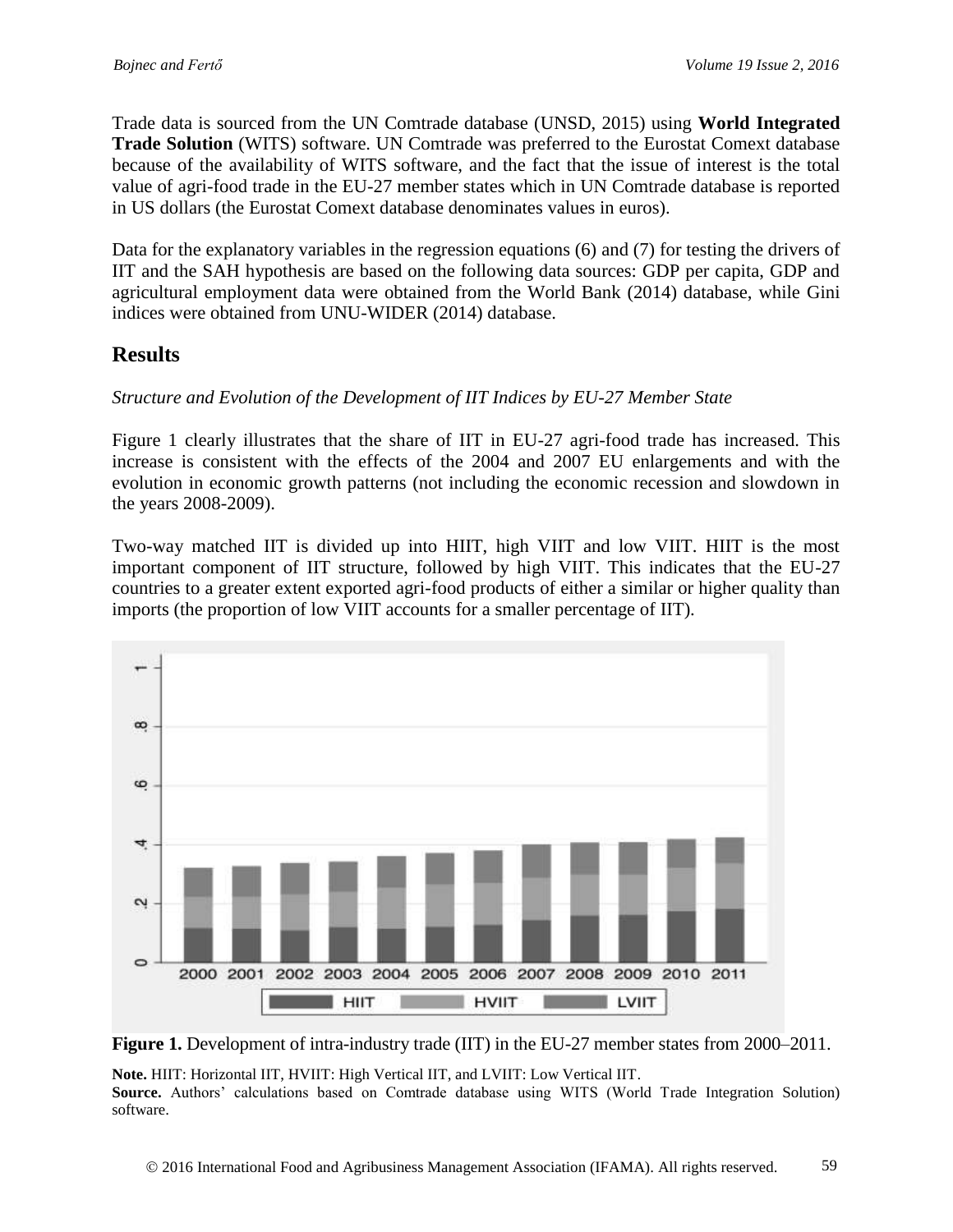The percentage of IIT in matched two-way agri-food trade for the EU-27 member states increased more consistently for NMS-12 than for old member states OMS-15. $^{2}$  This finding is consistent with the greater economic integration and economic growth these countries experienced due to EU enlargement. Belgium was the only country to experience a continuation of growth in IIT in agri-food two-way matched trade flows. The share of HIIT for NMS-12 grew more rapidly than for OMS-15. HIIT levels were highest for Lithuania, Belgium, Estonia, Germany and Austria. These countries had a relatively higher share of matched agri-food trade, experiencing smaller differences between export and import unit values.

High VIIT increased in total and for most of the EU-27 member states, although NMS-12 gained more significantly than OMS-15 over the period of analysis. High VIIT levels were most typical of Slovakia, followed (in descending order) by the Netherlands, Belgium, Italy, Denmark, France, Austria, the Czech Republic and Portugal.

Regarding the EU-27 as a whole, low VIIT declined. This trend was similar for the OMS-15 and the NMS-12. Nevertheless, specific low VIIT levels and patterns were mixed across the EU-27 member states. EU-27 member states with low VIIT exported lower quality than they imported in terms of export to import unit values in matched agri-food trade.

Figure 2 illustrates the evolution in the development of IIT indices according to the EU-27 member states over the period under analysis, clearly indicating that the percentage of IIT in agri-food trade of the EU-27 member states increased between 2000 and 2011. The percentage of IIT is highest for Belgium, whilst the increase in the share of IIT was particularly large for most of the NMS from CEE countries. Estonia can be grouped with Germany, Austria, the Netherlands and Luxembourg, while a large increase in the share of IIT occurred with Lithuania, the Czech Republic, Slovakia, Slovenia, Latvia, Hungary and Poland, as well as with Bulgaria and Romania.

Moreover, two main groups of EU-27 member states can be identified as concerns the increase (decline) in the percentage of HIIT: a small group (low number) of EU-27 member states which witnessed a reduction in the percentage of HIIT, and a larger group (higher number) of EU-27 member states which increased HIIT. However, from the latter group the greatest increases in HIIT were achieved by the following countries of the CEE NMS-10: Lithuania, the Czech Republic, Latvia, Slovenia, Hungary, Poland, Bulgaria, Romania, and Estonia. The latter initially already had a relatively high percentage of HIIT. A slight increase in HIIT occurred with most of the OMS-15, except for Finland, Ireland, and to a lesser extent, with France. Among the NMS-12, a decline in the proportion of HIIT occurred with Malta and Slovakia. The importance of HIIT is particularly low for Cyprus.

Except for Lithuania and Belgium (and to a lesser extent, France) which experienced relatively high shares of high VIIT, the other EU-27 member states increased their share of high VIIT. This favorable trade specialization pattern (which can be identified by an increase in the percentage of agri-food products with substantially higher export unit values than import unit values) indicates a quality advantage. Each of the NMS-12 increased their share of high VIIT. Slovakia is a

<sup>&</sup>lt;sup>2</sup> IIT indices for each of the EU-27 member states for the period under analysis (2000–2011) are available from the authors upon request.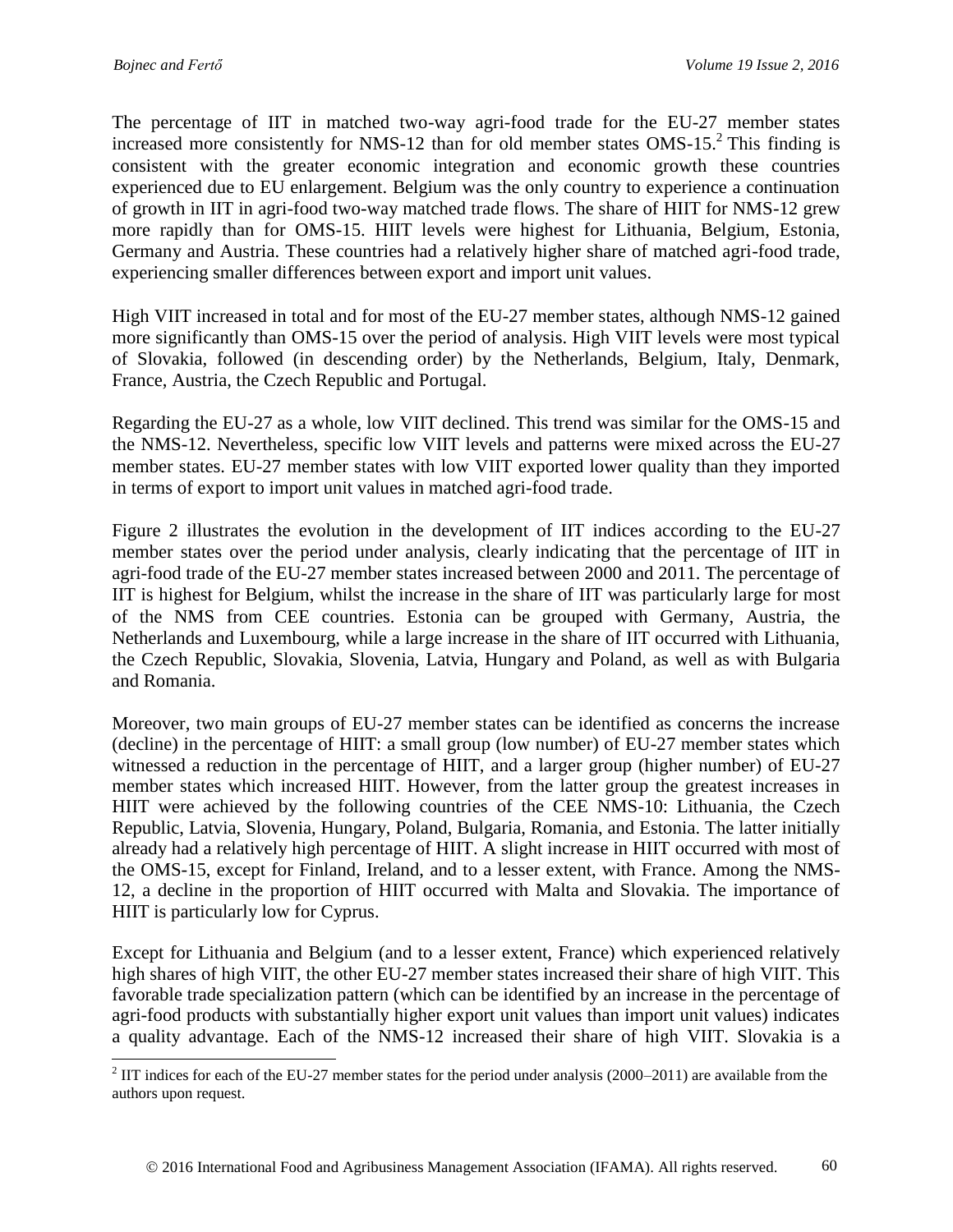notable outlier among the NMS-12, having substantially increased its percentage of high VIIT. On the other hand, the Netherlands – from among the OMS-15 – increased an already high VIIT (among the highest of all the EU-27 member states).



**Figure 2.** Intra-industry trade (IIT) according to EU-27 member states, 2000 and 2011.

**Note.** HIIT: Horizontal IIT, HVIIT: High Vertical IIT, and LVIIT: Low Vertical IIT.

**Source.** Authors' calculations based on Comtrade database using WITS (World Trade Integration Solution) software.

The share of low VIIT in the IIT structure is on average lower than the share of high VIIT, which is on average lower than the share of HIIT. Low VIIT can be considered to be a less desirable pattern of trade specialization in terms of the quality of agri-food exports *vis-à-vis* the quality of agri-food imports of similar products. Therefore, a reduction in the percentage of low VIIT can be considered an improvement in the quality of agri-food exports as concerns the quality of agrifood imports of similar products: this phenomenon was particularly evident with both the OMS-15 (notably Luxembourg and Greece) and the NMS-12 (particularly with the Czech Republic). On the other hand, one group from the OMS-15 and one from the NMS-12 maintained their similar share of low VIIT, or even increased it. Among the OMS-15, Austria and France increased in terms of low VIIT, whilst among the NMS-12 the proportion of low VIIT increased, for example, with Poland, Malta, Bulgaria and Romania.

Between 2000 and 2011, the percentage of IIT increased for both the OMS-15 and particularly the NMS-12 (Figure 3). In 2011, a few years after the EU enlargement process, the OMS-15 and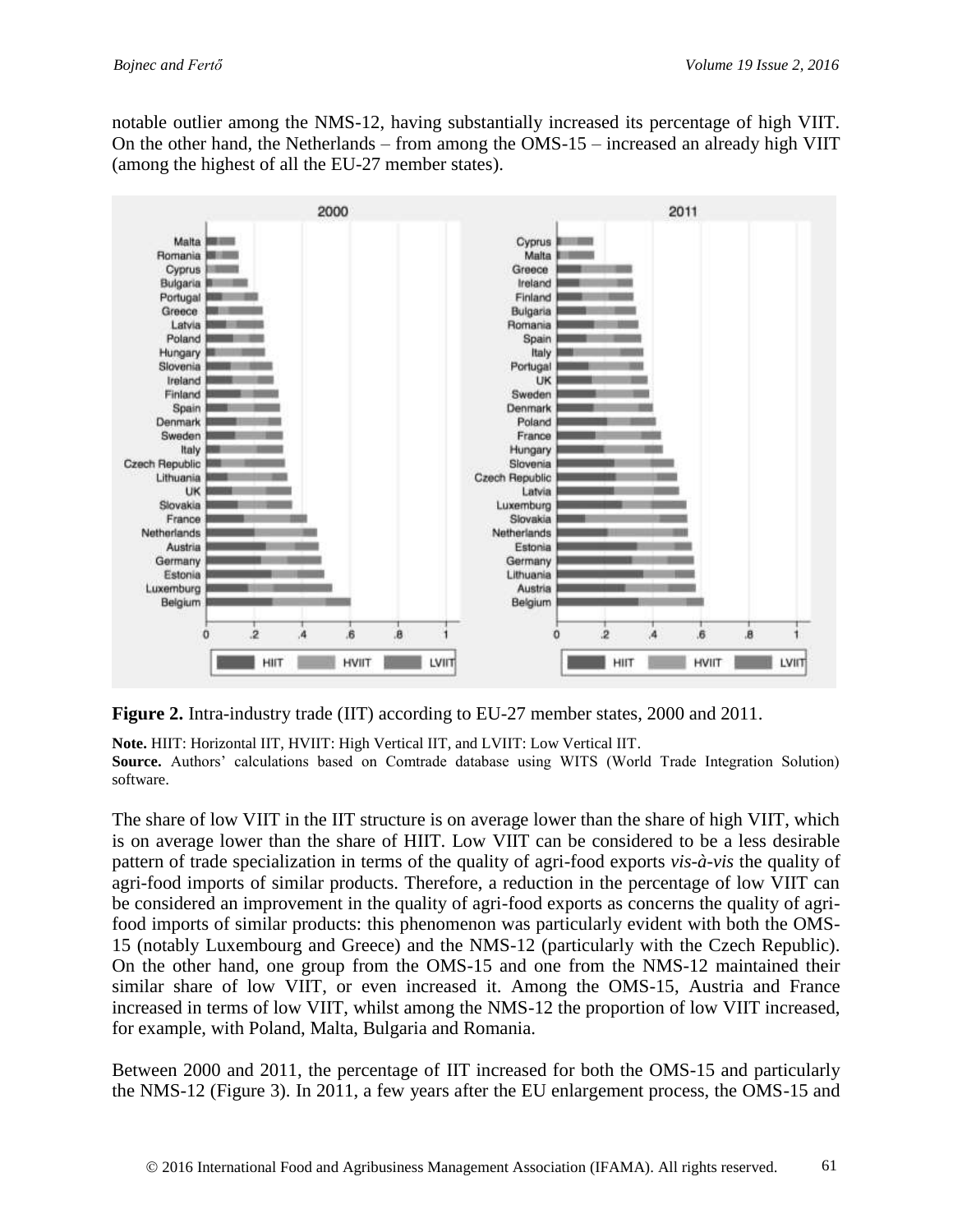the NMS-12 are, in agri-food trade terms, much more similar than before (i.e. prior to 2000) (Bojnec and Fertő 2015a, 2015b). The NMS-12 increased their share of high VIIT and particularly HIIT, whilst the OMS-15 increased HIIT and particularly VIIT. The reduction in the proportion of low VIIT was greater for the OMS-15 than for the NMS-12.



**Figure 3.** Mean values of various intra-industry trade (IIT) indices according to OMS-15 and NMS-12 member state groups, 2000 and 2011.

**Note.** HIIT: Horizontal IIT, HVIIT: High Vertical IIT, and LVIIT: Low Vertical IIT. **Source.** Author's calculations based on Comtrade database using WITS (World Trade Integration Solution) software.

To conclude, the importance of IIT in agri-food trade varies considerably between the EU-27 member states. Two-way matched IIT can be distinguished in terms of HIIT, high VIIT and low VIIT. For most EU-27 member states, inter-industry trade is more important than IIT. Belgium has the greatest share of IIT in agri-food trade (more than 60%) with a significant share of HIIT and high VIIT, whilst Cyprus and Malta have the lowest share of IIT in the agri-food trade. Moreover, only Belgium has experienced continued and sustained IIT in their agri-food two-way matched trade flows. The greatest share of IIT in two-way matched agri-food trade flows are found for Austria, Estonia, Germany, Latvia, Lithuania, Luxembourg, the Netherlands, Slovakia and the Czech Republic (data relate to 2011). The Netherlands has a high share of VIIT. High VIIT has increased for most of the EU-27 member states, while the levels and patterns of low VIIT vary according to EU-27 member state.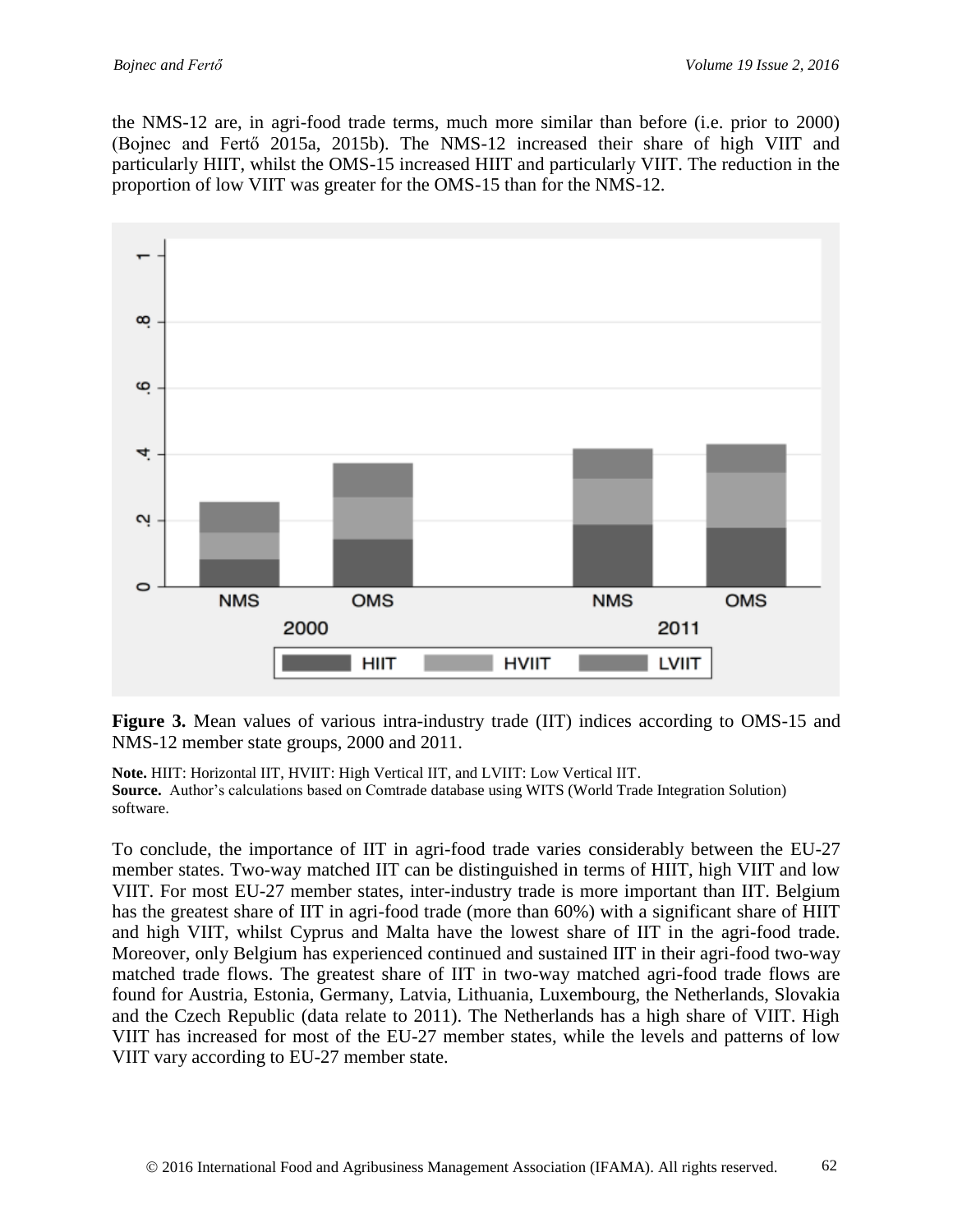#### *Evolution in the Development of IIT Indices by ISIC-4 Product Group*

Shares of IIT vary considerably across the ISIC-4 agri-food product groups (Figure 4). The share of IIT is lowest for 3131 – distilling, rectifying and blending spirit, close to 50% for 3121 – manufacture of food products not elsewhere, and more than 50% for 3119–manufacture of cocoa, chocolate and sugar, and 3117 – manufacture of bakery products. In addition, the structure of IIT varies considerably by ISIC industry. HIIT is most significant for 3119– manufacture of cocoa, chocolate and sugar, and least important for 3131 – distilling, rectifying and blending spirit. High VIIT is most prominent with 1130 – hunting, trapping and game propagation, and least important for 3118 – sugar factories and refineries. Low VIIT, meanwhile, is most important for 3121 – manufacture of food products not elsewhere classified and least important for 3115 – manufacture of vegetable and animal oils. These results confirm the different relationships between the unit values of exports and unit values of imports for products with similar ISIC-4 industry codes.





**Note.** HIIT: Horizontal IIT, HVIIT: High Vertical IIT, and LVIIT: Low Vertical IIT. **Source.** Author's calculations based on Comtrade database using WITS (World Trade Integration Solution)

software.

On average, the proportion of IIT in the agri-food trade of the OMS-15 was higher than the proportion of IIT in NMS-12 agri-food trade. As can be seen from Figure 5, this statement is also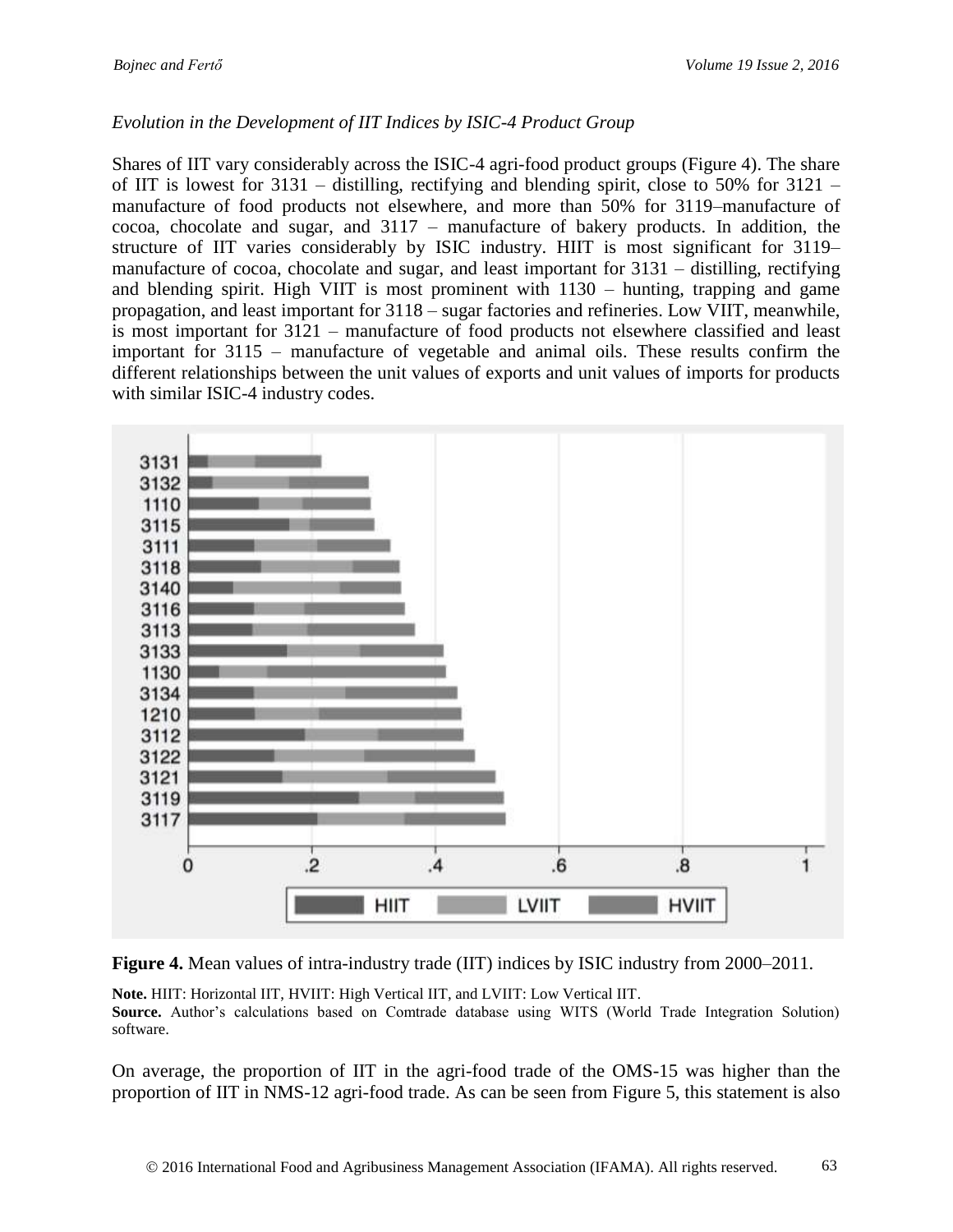valid for ISIC agri-food product groups. In the OMS-12, the percentage of IIT is highest for 3117 – manufacture of bakery products, and lowest for product group 3131. In the NMS-12, the percentage of IIT is highest for 3134 – the soft drinks and carbonated waters industry, and lowest for 3131. In both the OMS-15 and the NMS-12, the proportion of HIIT is highest for 3119, whilst the proportion of high VIIT is highest for 1130. This suggests that there are some similarities between the importance of HIIT and high VIIT for the OMS-15 and the NMS-12. On the other hand, the percentage of low VIIT is highest for 3140 in the OMS-15 and for 3134 in the NMS-12.



**Figure 5.** Mean values of intra-industry trade (IIT) indices by ISIC agri-food product group between the OMS-15 and the NMS-12 from 2000–2011.

**Note.** HIIT: Horizontal IIT, HVIIT: High Vertical IIT, and LVIIT: Low Vertical IIT. **Source.** Author's calculations based on Comtrade database using WITS (World Trade Integration Solution) software.

#### *Marginal IIT*

MIIT remained relatively low between 2000 and 2011. On average, about 10% of trade expansion originated from bilaterally matched import and export changes in HS-6 or ISIC-4 agrifood product groups. Consequently, the majority of changes in trade involved inter-industry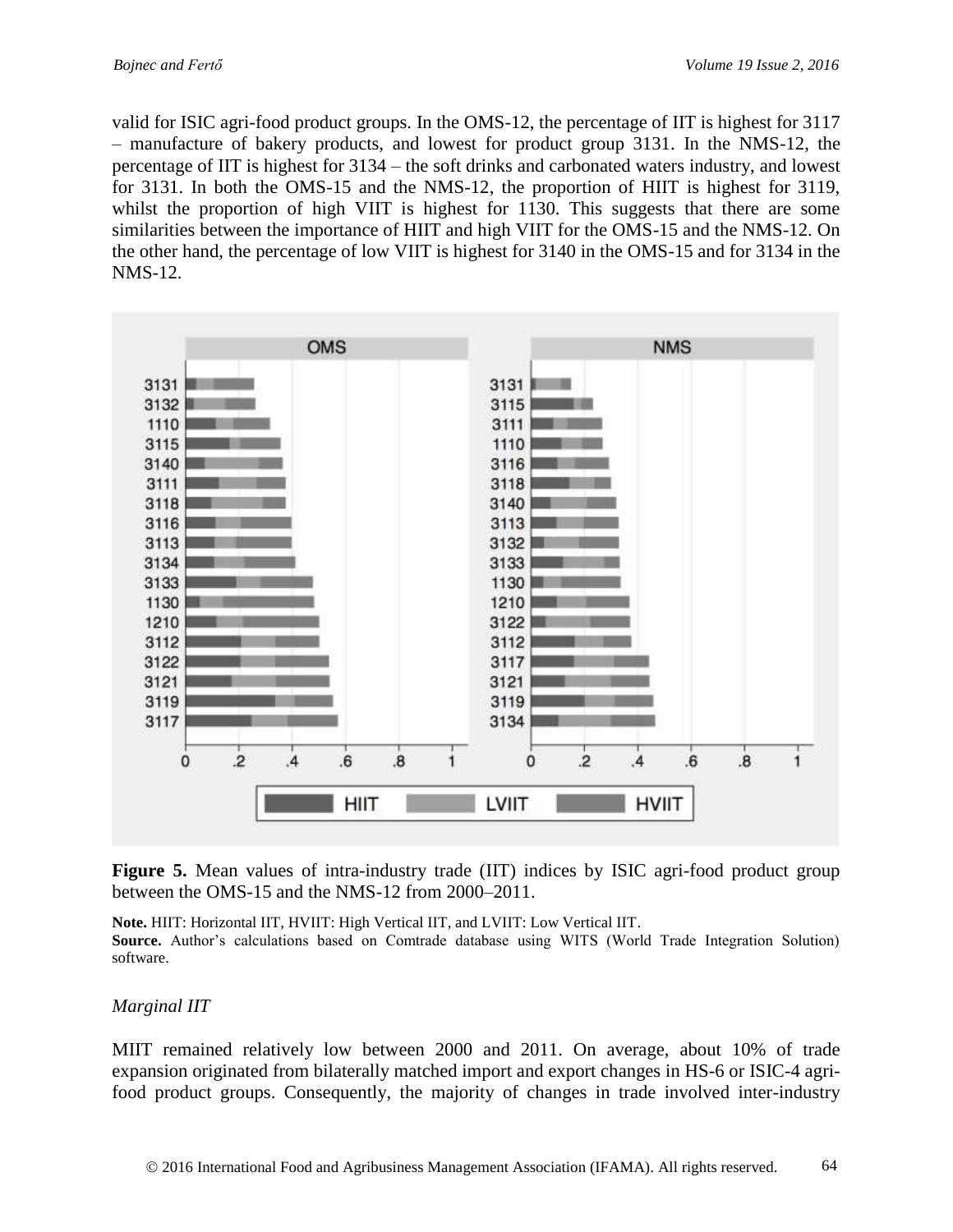adjustments. The visible increase in IIT (Figure 1) was therefore not accompanied by a similar rise in MIIT (Figure 6). In agreement with observations made by Brülhart (2009), we confirm that an increase in IIT does not necessarily imply lower adjustment costs for trade expansion. MIIT is significantly lower than IIT. While static IIT increased continuously, the pressures of intersectoral factor reallocations implied by this expansion of trade do not appear to have proportionally lessened during the period under analysis (2000-2011). The highest proportion of MIIT is found for Germany, the Netherlands, Poland and Bulgaria, whilst the smallest proportion of MIIT is found with Cyprus and Malta.



**Figure 6.** Marginal intra-industry trade (MIIT) indices according to EU-27 member states between 2000 and 2011.

**Source.** Authors' calculations based on Comtrade database using WITS (World Trade Integration Solution) software.

The Kruskal-Wallis test confirms that MIIT is significantly higher in the OMS-15 than in the NMS-12. In addition, Figure 7 demonstrates the similarities/differences in the MIIT indices between the OMS-15 and NMS-12 across the ISIC-4 agri-food product groups. For both the OMS-15 and the NMS-12 the MIIT index is highest for ISIC 3122, while there are some differences regarding the lowest MIIT index along the ISIC-4 agri-food product groups. However, our research indicates the existence of a weak negative association between the OMS-15 and the NMS-12 country groups.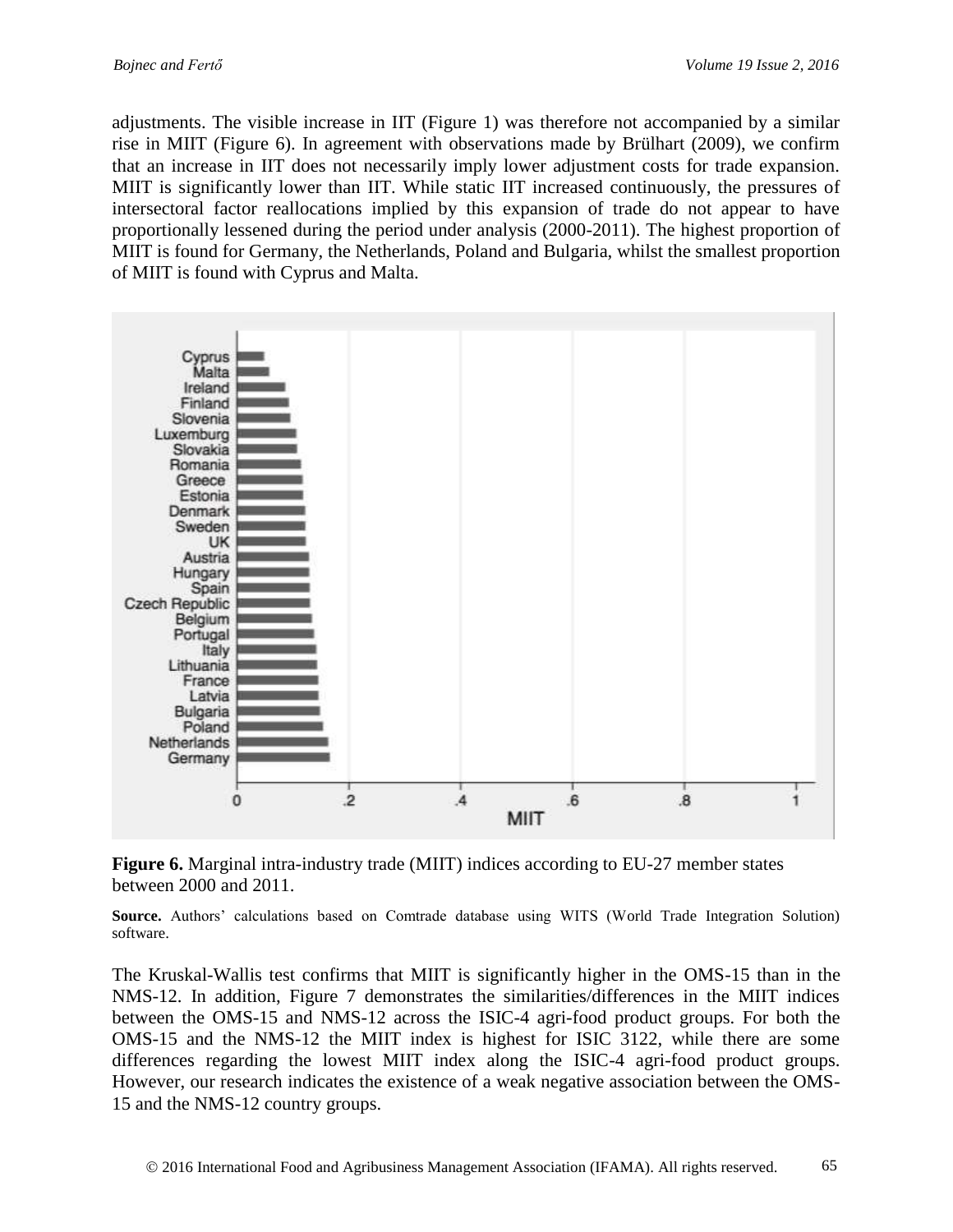

**Figure 7.** Marginal intra-industry trade (MIIT) indices between the OMS-15 and NMS-12 country groups and the ISIC-4 agri-food product groups between 2000 and 2011. **Source.** Authors' calculations based on Comtrade database using WITS (World Trade Integration Solution) software.

### *IIT Regression Results*

Our calculations of the IIT regression indicate that the level of economic development measured by GDP per capita) has a positive impact on IIT (both HIIT and VIIT (Table 1)). Market size measured by size of GDP and income distribution measured by the Gini index do not influence the type of IIT indices. The factors a) being a NMS, and b) EU accession are positively associated with both types of IIT.

|               | <b>HIIT</b>  | VIIT        |
|---------------|--------------|-------------|
| lnGDP/capita  | $0.0139***$  | $0.0130***$ |
| lnGDP         | 0.0015       | 0.0002      |
| <b>lnGini</b> | $-0.0048$    | 0.0046      |
| <b>NMS</b>    | $0.0224***$  | $0.0184***$ |
| EU            | $0.0045***$  | $0.0043***$ |
| constant      | $-0.1487***$ | $-0.1200**$ |
| N             | 148615       | 148615      |
| $R^2$         | 0.0007       | 0.0009      |

#### **Table 1.** Drivers of intra-industry trade (IIT) indices

**Note.** HIIT: Horizontal IIT and VIIT: Vertical IIT. \* p<0.1; \*\* p<0.05; \*\*\* p<0.01. **Source.** Authors' calculations.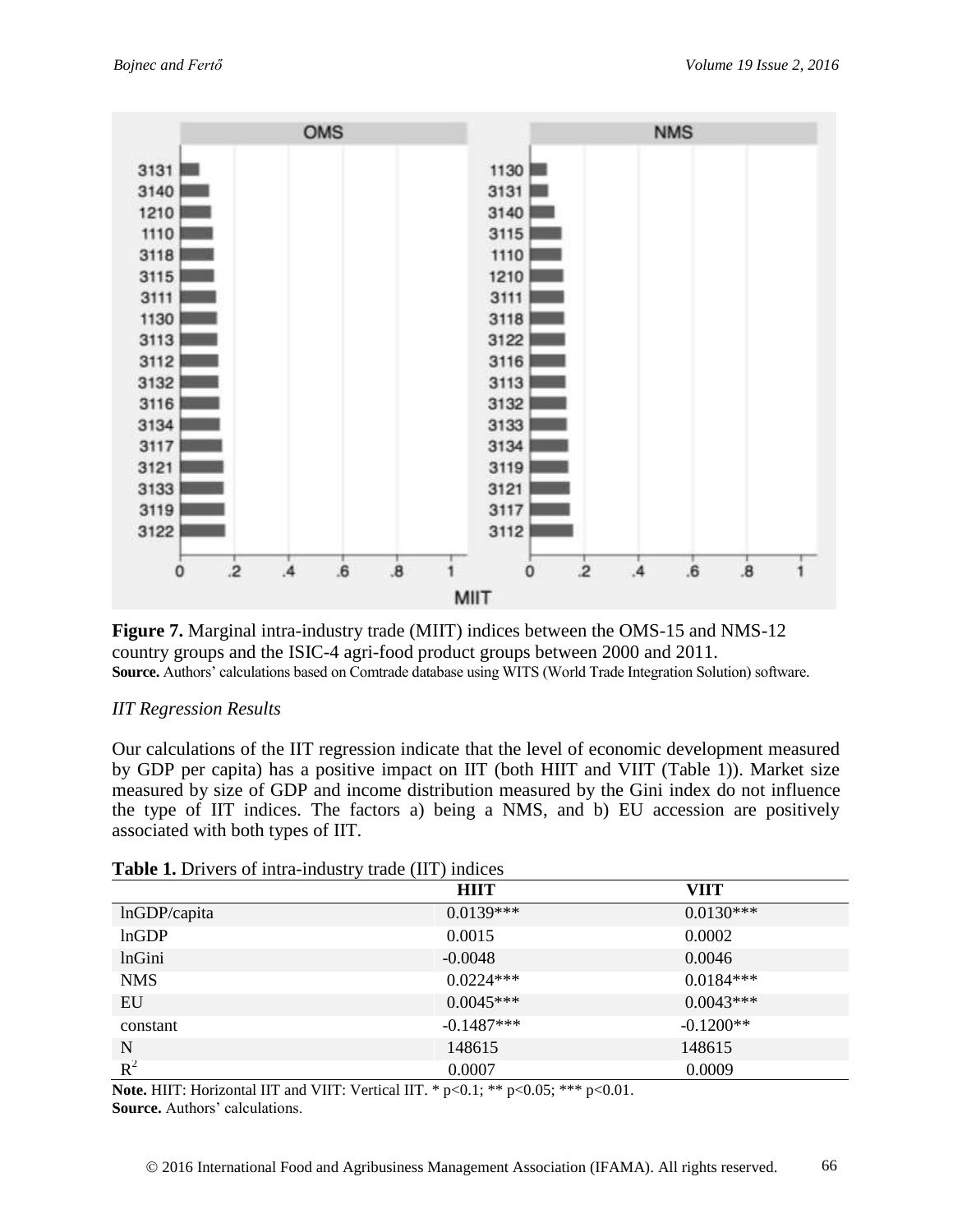#### *SAH Regression Results*

Calculations suggest that economically richer countries with a higher GDP per capita face lower labor factor adjustment costs, while the total economic size of the country (GDP) has the opposite impact (Table 2). The MIIT index is negatively associated with changes in employment, confirming the prediction of the SAH. The status NMS does not have a significant effect on labor factor adjustment costs.

#### **Table 2.** Drivers of Labor Factor Adjustment Costs

|                                            | $ \Delta \text{Empl} _{\text{ijt}}$ |
|--------------------------------------------|-------------------------------------|
| lnGDP/capita                               | $-1.191***$                         |
| lnGDP                                      | $0.126***$                          |
| Marginal intra-industry trade (MIIT) index | $-0.539***$                         |
| New member states (NMSs)                   | $-0.097$                            |
| Constant                                   | 19.468***                           |
| Number of observations                     | 7791                                |
| $R^2$                                      | 0.0833                              |

**Note:** \* p<0.1; \*\* p<0.05; \*\*\* p<0.01. **Source:** Authors' calculations.

## **Conclusion**

Our analysis of the overall interpretation of the IIT and MIIT indices and their drivers and causalities for the agri-food trade of the EU-27 member states during the period 2000-2011 generates five concluding findings and associated remarks. First, the percentage of IIT in the matched two-way agri-food trade of EU-27 member states has increased; this is consistent with economic integration and the EU enlargements in 2004 and 2007 and the corresponding economic growth that occurred during the period under analysis, with accompanying cyclical developments in economic growth, the recession and recovery in most EU-27 member states.

Second, the IIT indices in agri-food trade vary considerably between the EU-27 member states. The greater significance of inter-industry trade for most EU-27 member states suggests that the prevailing pattern of specialization between agri-food products remains. Belgium, France, the Netherlands and Germany experienced the highest level of IIT among the EU-27 member states. These are economically developed EU-27 member states with a relatively high GDP per capita whose intense IIT is of significant importance and can be further strengthened by increasing the competitiveness of port infrastructure and developing logistical centers for agri-food trade.

Third, the EU enlargements have contributed to some NMS (particularly those from CEE region) catching up in terms of the similarity of agri-food IIT patterns. The EU enlargement with the adoption in the EU of a borderless single market has likely contributed to the restructuring of the agri-food sectors in CEE countries, which in turn has resulted in increases in the competitiveness of agri-food sectors with a greater focus on product quality and product quality differentiation. However, the mixed results concerning how rapidly the NMS-12 are catching up to the OMS-15 suggest the need to deepen integration on both sides because IIT is positively associated with the policy-related processes of EU enlargement.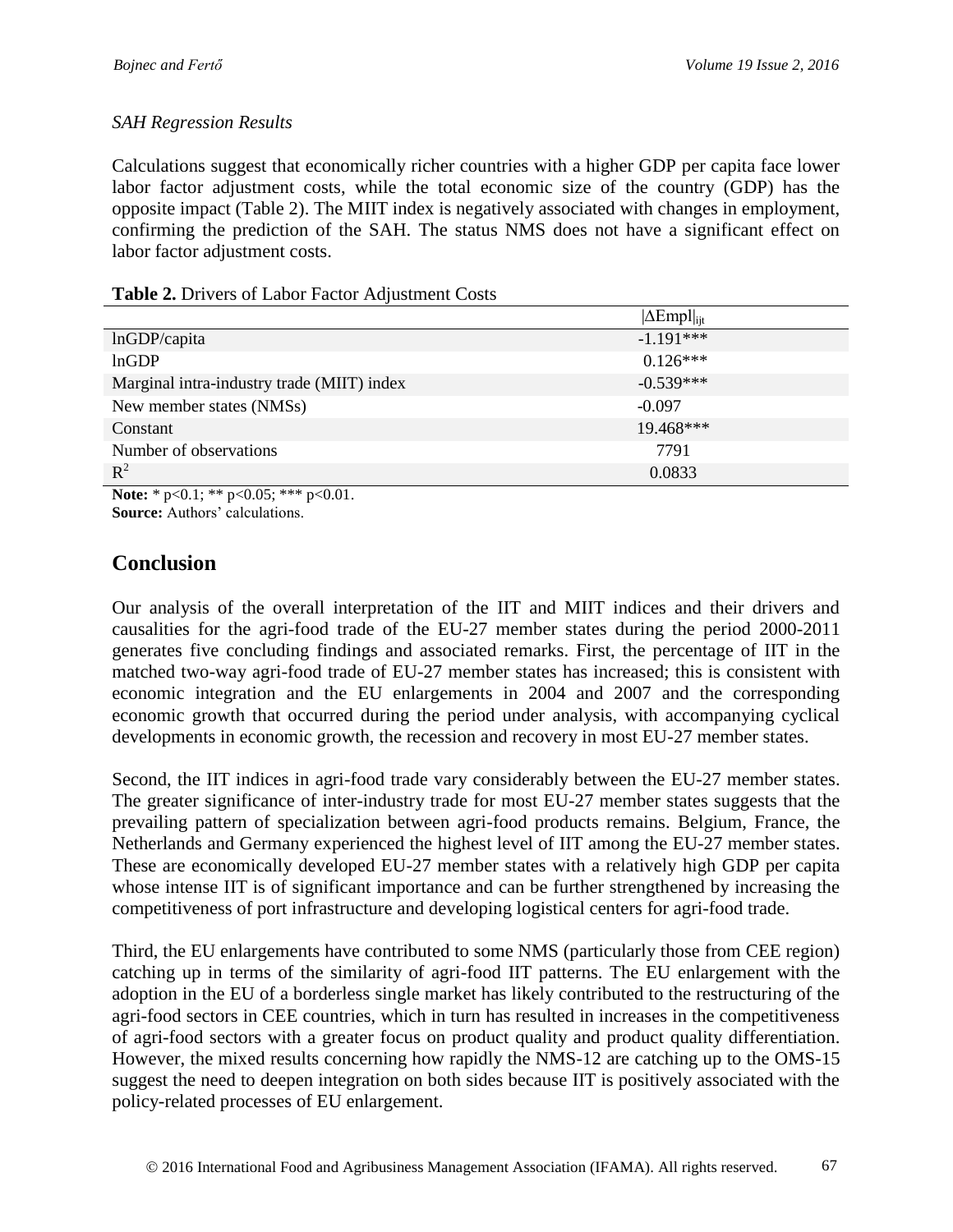Fourth, the EU-27 member states have improved in terms of export-to-import unit value, which suggests quality improvements in their matched two-way agri-food trade. A greater focus on agri-food product quality and quality differentiation is determined by the level of economic development (GDP per capita), which on the supply-side with a greater abundance of factor endowments fosters the production of higher added value agri-food products, and on the demand-side with higher purchasing power drives consumer preferences toward more expensive and (in quality terms) more highly differentiated added value agri-food.

Finally, empirical findings about the drivers of the SAH confirm that labor factor adjustment costs during the process of economic integration and agri-food trade liberalization are lower for the economically more integrated and developed EU-27 member states with higher GDP per capita, particularly most of the OMS-15.

One of the more obvious policy implications is that liberalization and thus greater trade openness and market access provide more opportunities for trade. Bilateral and multilateral trade agreements, EU enlargement and market integration with the associated adjustment of food trade legislation and the harmonization of food quality standards, creation of an environment for good quality institutions and the simplification of the implementation of food safety systems and traceability, along with better functioning of international markets, all act to reduce trade barriers and trade costs, which can boost trade and improve quality. Specific recommendations to policy makers are that trade negotiation and trade liberalization activities can contribute to improving access to global markets in developed and emerging market economies. In addition, in a more liberalized trade environment, promoting fair trade practices and promotional activities can incentivize the export of agri-food products on global markets.

Among the implications for agri-business are that maintaining the importance of competitiveness in high VIIT and continuously adjusting to competitive market pressures in agri-food supply markets at different stages of the value chain should be a priority. There is a need to use economies of scale to increase the specialization of existing low VIIT and HIIT products, for research, development and innovation (RDI) activities to create new, higher quality and niche high VIIT agri-food products with higher export prices, and for better labeling, branding and geographical information about products at different scales of IIT. Such priorities can create incentives for businesses to improve their RDI with new products and create higher value-added varieties of agri-food products with a reputation for quality, which are demanded by consumers in countries with high GDP per capita. Both diversification of the export structure of agri-foods using new agri-food products created through the collaboration of different sectors of a country's export set *and* differentiation of preexisting products through the creation of new and different varieties of the same product within one sector and higher value-added products are required.

In terms of managerial implications there is a need for greater specialization to meet demand and consumer preferences at different scales of IIT with a focus on price competition in low VIIT and HIIT and quality competition in high VIIT agri-food value chains. Increasing economies of scale to reduce fixed costs and increase price competitiveness may be important for low VIIT and HIIT agri-food value chains that focus on creating agri-food commodities to meet diverse consumer demands, while high quality competition with brand name development can have as its focus the promotion of specific market niche for high VIIT agri-food products in value chains to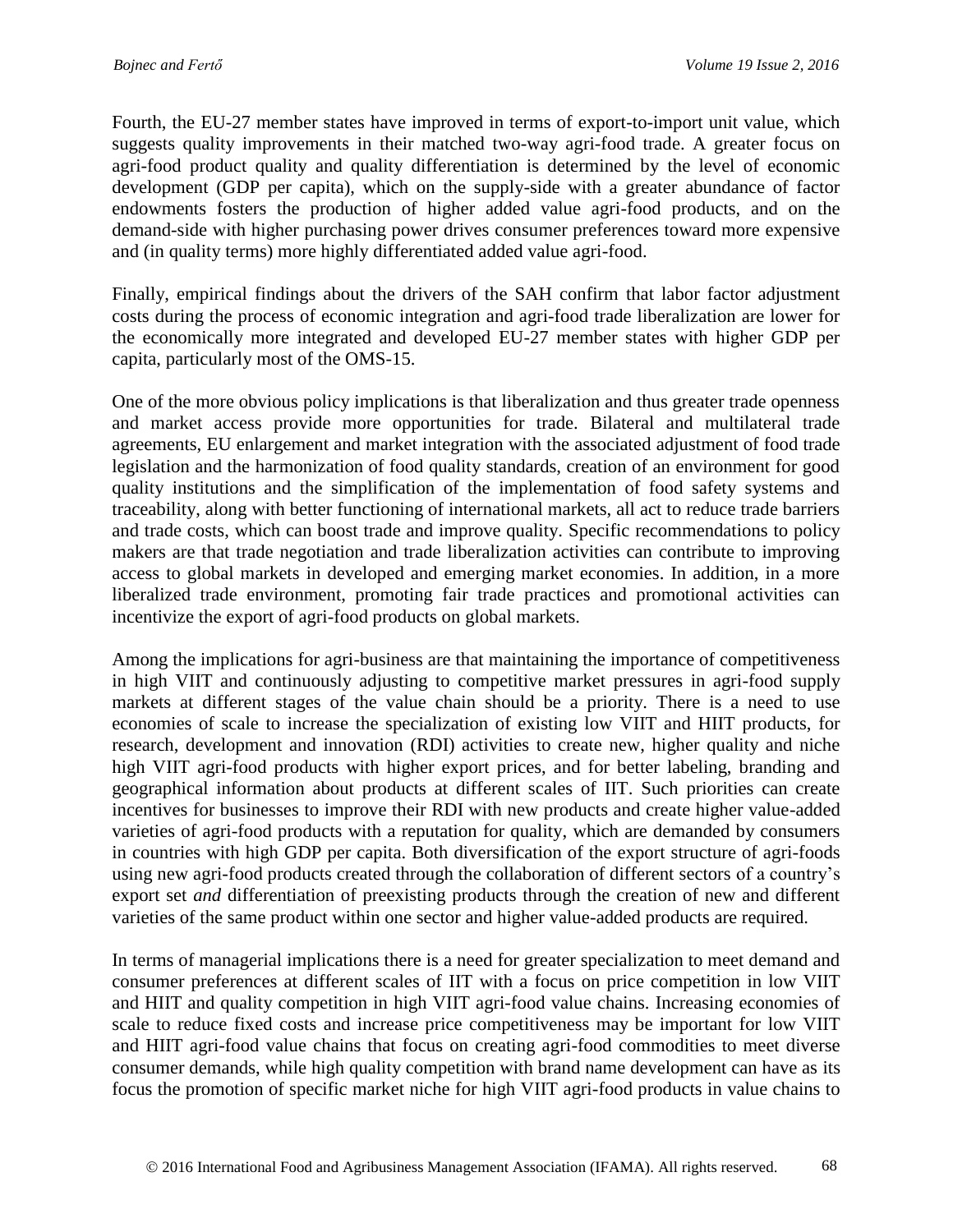increase product value-added. In terms of managerial practices, a combination of competitionrelated activities is recommended for the purpose of strengthening market positions through utilizing economies of scale (for preexisting products) and creating niche products with brand names. Implementing the latter suggestion is rational from a managerial perspective as it would create potential market outlets for smaller suppliers of specific agri-food products. A greater role can also be played by producer/supplier associations and different networks in agri-food value chains in terms of increasing economies of scale in production, marketing and the promotion of good practices as regards agri-food international competitiveness.

The different causes and consequences of IIT and its dynamics on different markets are issues for agri-food trade research, businesses and international marketing. The evolution in the patterns of development of IIT indices can be explained by the most important determinants, from the level of economic development and natural agricultural factor endowments to the most recent innovation-related theoretical empirical developments (e.g. Dethier and Effenberger 2012). Consequently, one issue for further research is to identify the additional determinants (explanatory variables) of IIT and the factors involved in agri-food sector quality improvements and global competitiveness for different countries and regional markets (such as intra-EU markets, non-EU markets and other individual countries) using data samples and different periods of analysis. While analysis of country-level analysis and agri-food trade exchanges among countries can generate useful comparisons across space and time, micro-firm level data analysis is also recommended.

### **Acknowledgements**

This paper was generated as part of the COMPETE Project, Grant Agreement No. 312029 (http://www.compete-project.eu/), with the financial support from the European Community under the 7th Framework Program, the bilateral projects between Hungarian Academy of Sciences and Slovenian Academy of Sciences and Arts, and the project: NKFI-115788 "Economic crises and international agricultural trade". The authors hereby express their thanks to the anonymous journal referees for their useful comments.

## **References**

- Balassa, B. 1966. Tariff Reductions and Trade in Manufactures among the Industrial Countries. *American Economic Review* 56(3): 466-473.
- Blanes, J.V., and C. Martín. 2000. The Nature and Causes of Intra-Industry Trade: Back to the Comparative Advantage Explanation? The Case of Spain. *Review of World Economics*  136(3): 423-441.
- Bojnec, Š. 2001a. Patterns of Intra-Industry Trade in Agricultural and Food Products during Transition. *Eastern European Economics* 39(1): 61-89.
- Bojnec, Š. 2001b. Trade and Revealed Comparative Advantage Measures: Regional and Central and East European Agricultural Trade. *Eastern European Economics* 39(2): 72-98.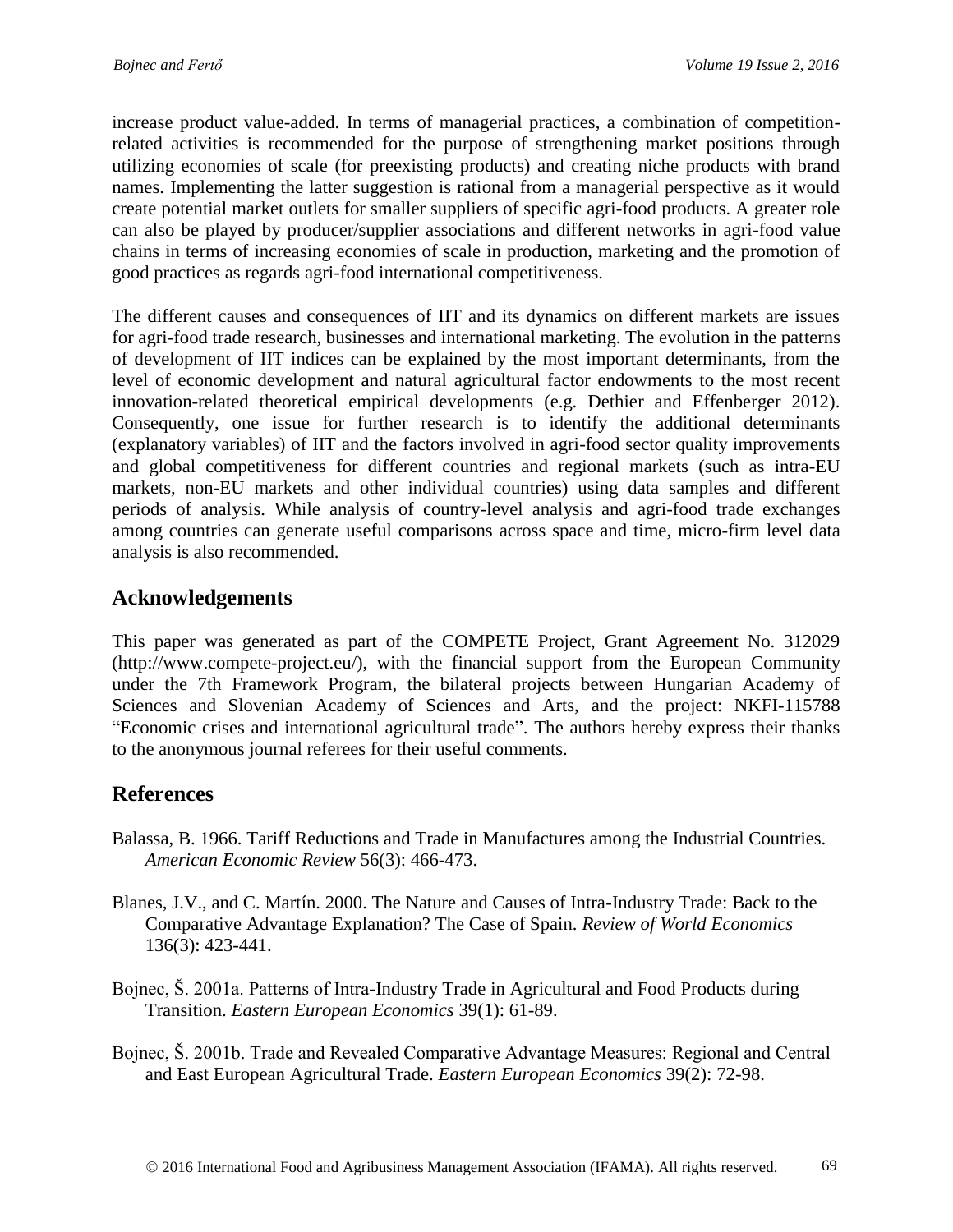- Bojnec, Š., and I. Fertő. 2008. Price Competition vs. Quality Competition: The Role of One-Way Trade. *Acta Oeconomica* 58(1): 61-89.
- Bojnec, Š., and I. Fertő. 2012. Complementarities of Trade Advantage and Trade Competitiveness Measures. *Applied Economics* 44(4): 399-408.
- Bojnec, Š., and I. Fertő. 2015a. Are New EU Member States Catching Up with Older Ones on Global Agri-Food Markets? *Post-Communist Economies* 27(2): 205-215.
- Bojnec, Š., and I. Fertő. 2015b. Does Enlargement Has Caused Intra and Extra European Union Agri-Food Trade? *Bulgarian Journal of Agricultural Science* 21(1): 1-15.
- Brülhart, M. 1994. Marginal Intra-Industry Trade: Measurement and Relevance for Pattern of Industrial Adjustment. *Review of World Economics (Weltwirtschaftliches Archiv)* 130(3): 600-613.
- Brülhart, M. 2002. *Marginal Intra-industry Trade: Towards a Measure of Non-disruptive Trade Expansion.* In P.J. Lloyd and H.-H. Lee (eds). Frontiers of Research in Intraindustry Trade. Houndsmills (UJ): Palgrave MacMillan.
- Brülhart, M. 2009. An Account of Global Intra-industry Trade, 1962–2006. *The World Economy*  32(3): 401-459.
- Carraresi, L., and A. Banterle. 2015. Agri-food Competitive Performance in EU Countries: A Fifteen-Year Retrospective. *International Food and Agribusiness Management Review*  18(2): 37-62.
- Cieślik, A. 2005. Intraindustry Trade and Relative Factor Endowments. *Review of International Economics* 13(5): 904-926.
- Eurostat. 2015. *Comext Traditional International Trade Database.* Luxembourg: Statistical Office of the European Union. [http://ec.europa.eu/eurostat/web/international](http://ec.europa.eu/eurostat/web/international-trade/data/database)[trade/data/database.](http://ec.europa.eu/eurostat/web/international-trade/data/database)
- Falvey, R. 1981. Commercial Policy and Intra-Industry Trade. *Journal of International Economics* 11(4): 495-511.
- Falvey, R., and H. Kierzkowski. 1987. *Product Quality, Intra-Industry Trade and (Im)Perfect Competition.* In Kierzkowski, H. (Ed.), Protection and Competition in International Trade. Essays in Honor of W.M. Corden. Oxford: Blackwell.
- FAOSTAT. 2015. *Trade Database.* Rome: Food and Agriculture Organization of the United Nations. [http://faostat3.fao.org/home/E.](http://faostat3.fao.org/home/E)
- Fertő, I. 2005. Vertically Differentiated Trade and Differences in Factor Endowment: The Case of Agri-Food Products between Hungary and the EU. *Journal of Agricultural Economics*  56(1): 117-134.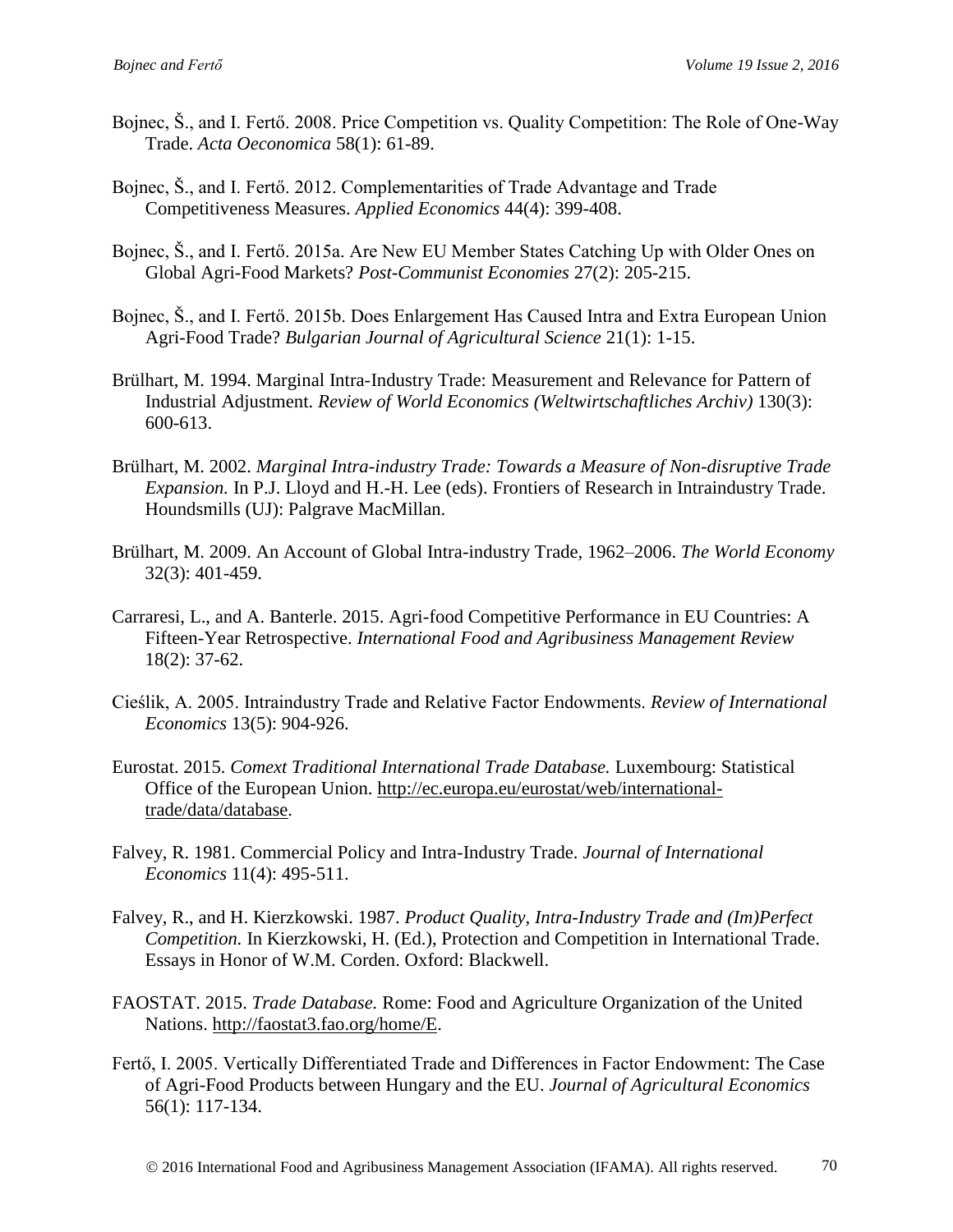- Fertő, I. 2007. Intra-industry Trade in Horizontally and Vertically Differentiated Agri-food Products between Hungary and the EU. *Acta Oeconomica* 57(2): 191-208.
- Fertő, I. 2008. Dynamics of Intra-industry Trade and Adjustment Costs. The Case of Hungarian Food Industry. *Applied Economics Letters* 15(5): 379-384.
- Fertő, I. 2009. Labour Market Adjustment and Intra-Industry Trade: The Effects of Association on the Hungarian Food Industry. *Journal of Agricultural Economics* 60(3): 668-681.
- Fertő, I. 2015. Horizontal Intra-industry Trade for Agri-food Products in the Enlarged European Union. *Studies in Agricultural Economics* 117(2): 86-92.
- Fertő, I., and A. Jámbor. 2015. Drivers of Vertical Intra-industry Trade: The Case of the Hungarian Agri‐food Sector. *Agricultural Economics* 46(1): 113-123.
- Flam, H., and E. Helpman. 1987. Vertical Product Differentiation and North-South Trade. *American Economic Review* 77(5): 810-822.
- Folkerts, H., and H. Koehorst. 1997. Challenges in International Food Supply Chains: Vertical Co-ordination in the European Agribusiness and Food Industries. *Supply Chain Management* 2(1): 11-14.
- Fontagné, L., M. Freudenberg, and G. Gaulier. 2006. A Systematic Decomposition of World Trade into Horizontal and VIIT. *Review of World Economics* 142(3): 459-475.
- Greenaway, D., and C. Milner. 1986. *The Economics of Intra-Industry Trade*. Oxford, Basil Blackwell.
- Greenaway, D., R.C. Hine, and C.R. Milner. 1994. Country-Specific Factors and the Pattern of Horizontal and Vertical Intra-Industry Trade in the UK. *Weltwirtschaftliches Archiv* 130(1): 77-100.
- Greenaway, D., R.C. Hine, and C.R. Milner. 1995. Vertical and Horizontal Intra-Industry Trade: A Cross-Industry Analysis for the United Kingdom. *Economic Journal* 105(433): 1505- 1518.
- Grubel, H., and J.P. Lloyd. 1975. *Intra-Industry Trade: The Theory and Measurement of International Trade in Differentiated Products.* London: The Macmillan Press.
- Helpman, E., and P. Krugman. 1985. *Market Structure and Foreign Trade.* Harvester Wheatsheaf, Brighton, UK
- Jambor, A. 2014. Country-Specific Determinants of Horizontal and Vertical Intra-industry Agrifood Trade: The Case of the EU New Member States. *Journal of Agricultural Economics*  65(3): 663-682.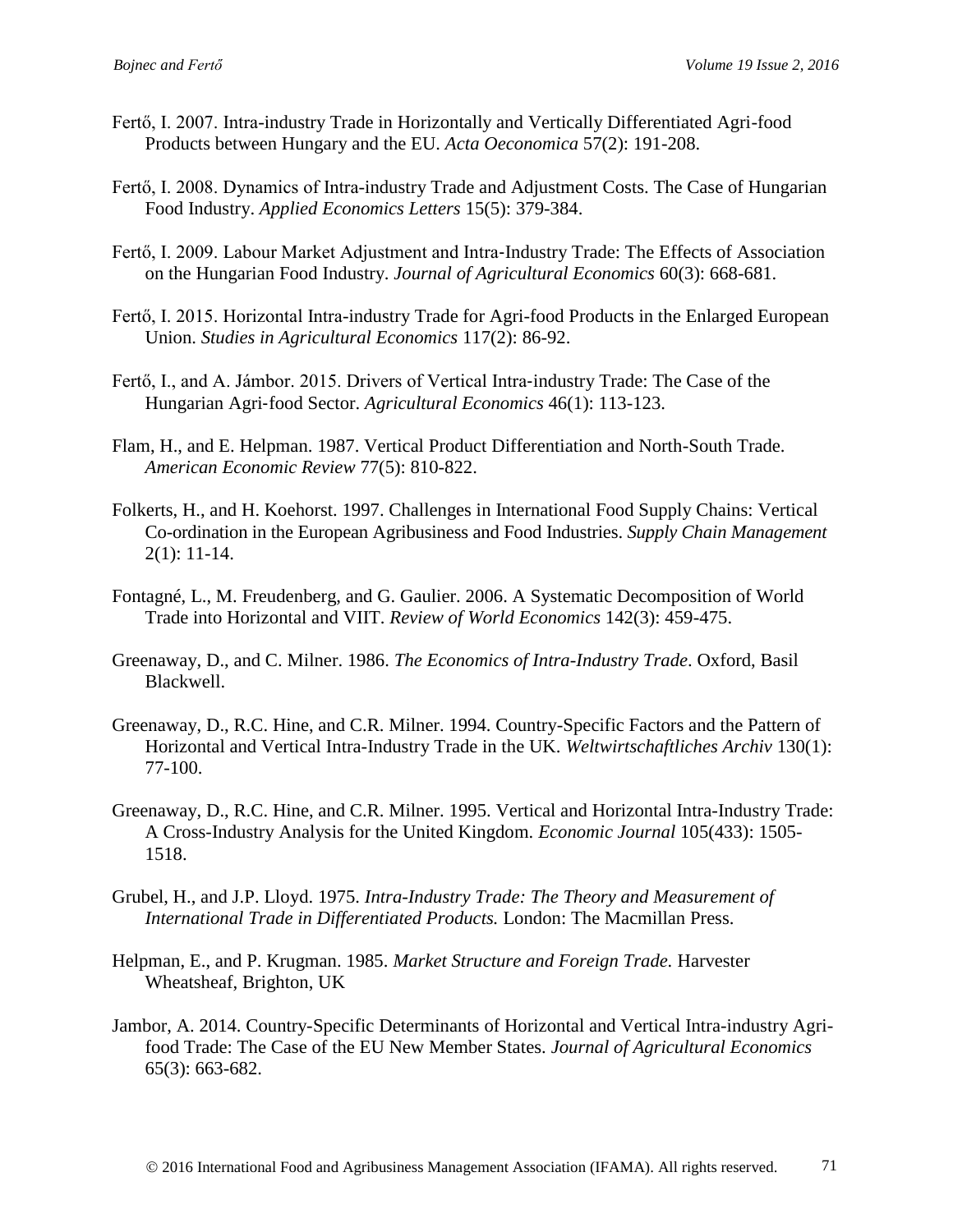- Jensen, L., and T. Lüthje. 2009. Driving Forces of Vertical Intra-Industry Trade in Europe 1996– 2005. *Review of World Economics* 145(3): 469-488.
- Leitão, N.C., and H. Faustino. 2008. Intra-Industry Trade in the Food Processing Sector: The Portuguese Case. *Journal of Global Business and Technology* 4(1): 49-58.
- Liao, C.-H. 2011. Measuring Quality in International Trade. *Economic Systems* 35(1): 125-138.
- Neves, M.F., V.G. Trombin, and R.B. Kalaki. 2013. Competitiveness of the Orange Juice Chain in Brazil. *International Food and Agribusiness Management Review* 16(4): 141-158.
- OECD. 2015. *International Trade Database.* Paris: Organisation for Economic Cooperation and Development. [http://stats.oecd.org/index.aspx.](http://stats.oecd.org/index.aspx)
- The World Bank. 2014. *World Development Indicators*. [http://data.worldbank.org/indicator.](http://data.worldbank.org/indicator) Washington, DC: World Bank.
- UNCTAD/WTO. 2012. *A Practical Guide to Trade Policy Analysis.* New York: United Nations and World Trade Organization. http://vi.unctad.org/tpa.
- UNU-WIDER. 2014. *Gini Indices.* In 'World Income Inequality Database (WIID3.0b)'. September 2014'**.** [http://www.wider.unu.edu/research/WIID3-0B/en\\_GB/database/.](http://www.wider.unu.edu/research/WIID3-0B/en_GB/database/)
- United Nations Statistical Division (UNSD). 2015. *Commodity Trade Database* (COMTRADE), available through World Bank's World Integrated Trade Solution (WITS): http:/[/www.wits.worldbank.org.](http://www.wits.worldbank.org/)